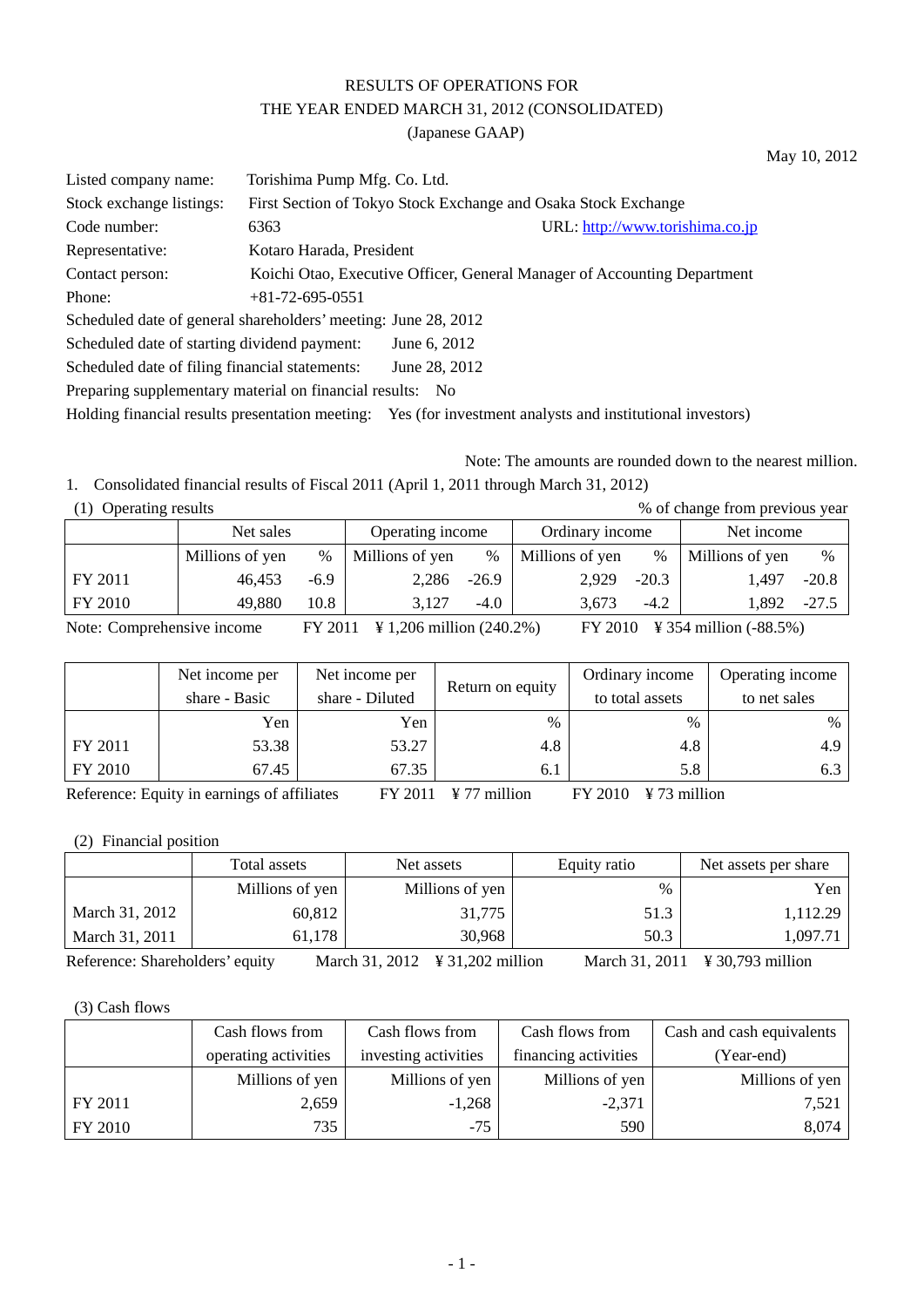### 2. Dividends

|            |                          |      |                          | Dividends per share |        | Dividends total | Dividend       | Dividends to net |        |
|------------|--------------------------|------|--------------------------|---------------------|--------|-----------------|----------------|------------------|--------|
|            | 1Q                       | 2Q   | 3Q                       |                     |        |                 | (Annual)       | payout ratio     | assets |
|            | End                      | End  | End                      | Year-end            | Annual |                 | (Consolidated) | (Consolidated)   |        |
|            | Yen                      | Yen  | Yen                      | Yen                 | Yen    | Millions of Yen | $\%$           | %                |        |
| FY 2010    | $\overline{\phantom{0}}$ | 9.00 | $\overline{\phantom{0}}$ | 9.00                | 18.00  | 504             | 26.7           | 1.6              |        |
| FY 2011    | $\overline{\phantom{0}}$ | 9.00 | $\overline{\phantom{0}}$ | 9.00                | 18.00  | 504             | 33.7           | 1.6              |        |
| FY 2012    |                          |      |                          |                     |        |                 |                |                  |        |
| (Forecast) | $\overline{\phantom{a}}$ | 9.00 | -                        | 9.00                | 18.00  |                 | 29.7           |                  |        |

3. Forecast for the Fiscal 2012 (April 1, 2012 through March 31, 2013) % of change from same period last year

|            | Net sales   |      | Operating income |         | Ordinary income |        | Net income  |       | Net income per share |
|------------|-------------|------|------------------|---------|-----------------|--------|-------------|-------|----------------------|
|            | Millions of | $\%$ | Millions of      | $\%$    | Millions of     | $\%$   | Millions of | $\%$  | Yen                  |
| First half | ven         |      | yen              |         | yen             |        | yen         |       |                      |
|            | 22,000      | 1.0  | 1,000            | $-17.2$ | 1,100           | 33.3   | 600         | 179.9 | 21.38                |
| Annual     | 47,000      |      | 2,500            | 9.3     | 2,700           | $-7.8$ | 1,700       | 13.5  | 60.60                |

4. Others

(1) Changes in significant subsidiaries during this fiscal year: No

### (2) Changes in accounting policies applied, procedures and disclosures for presenting consolidated financial statements

- ① Changes of accounting policies applied due to revisions of accounting standards: Yes
- ② Changes of accounting policies other than the above: No
- ③ Changes in accounting estimates: No
- ④ Retrospective restatement: No

### (3) Number of shares outstanding (Common stock)

- ① Number of shares outstanding at period end (including treasury stock) (FY 2011) 29,889,079 (FY 2010) 29,889,079
- ② Number of treasury stocks at period end (FY 2011) 1,837,167 (FY 2010) 1,836,913
- ③ Weighed-average number of shares outstanding over the period (FY 2011) 28,052,006 (FY 2010) 28,050,742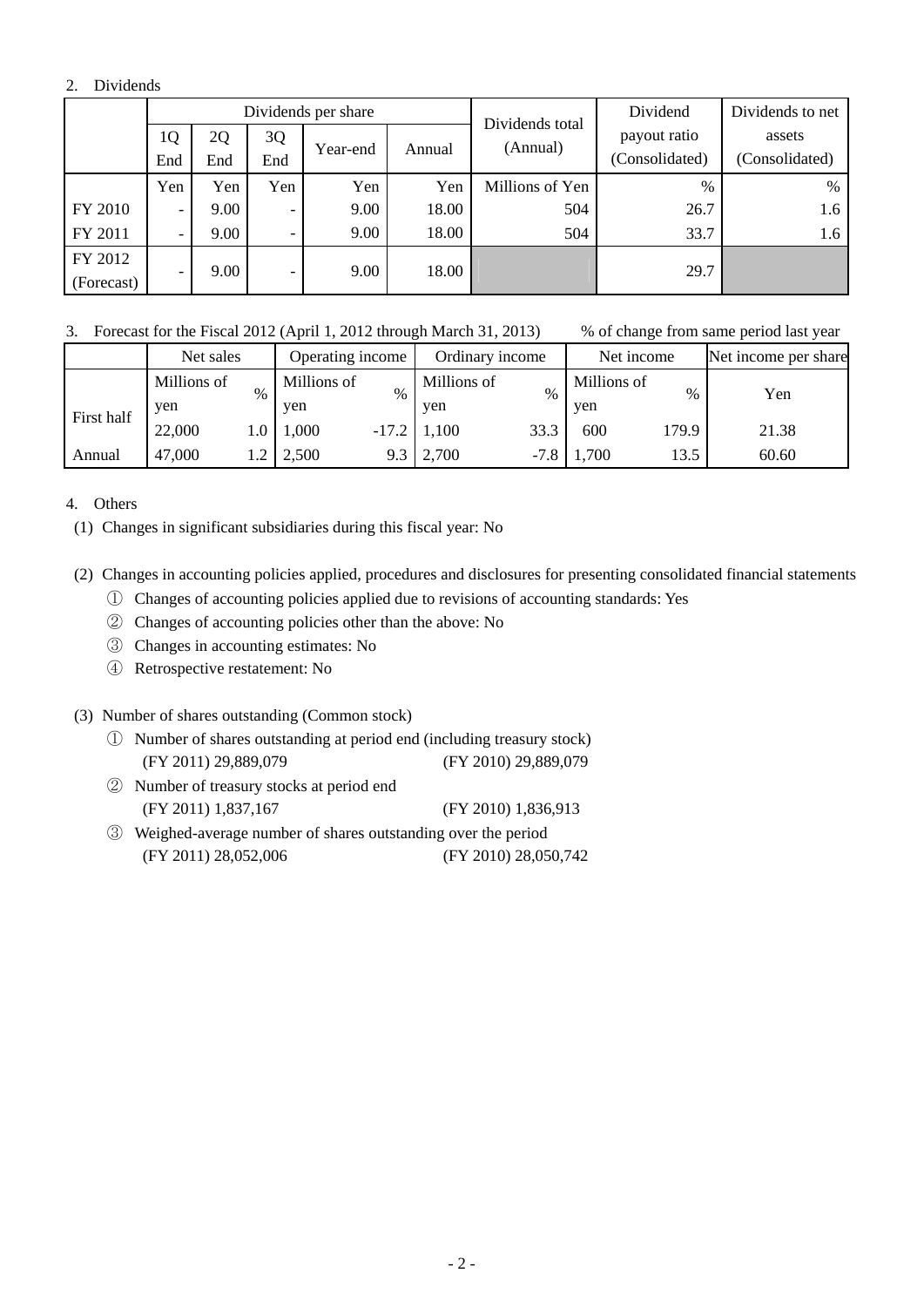Reference: Unconsolidated financial results of Fiscal 2011 (April 1, 2011 through March 31, 2012)  $(1)$  Operating results

| % of change from previous year |  |  |
|--------------------------------|--|--|
|                                |  |  |

|         | Net sales       |         | Operating income |         | Ordinary income |         | Net income      |         |
|---------|-----------------|---------|------------------|---------|-----------------|---------|-----------------|---------|
|         | Millions of yen | $\%$    | Millions of yen  | $\%$    | Millions of yen | %       | Millions of yen | $\%$    |
| FY 2011 | 37,695          | $-13.7$ | 877              | $-66.5$ | 1,515           | -54.7   | 248             | $-83.8$ |
| FY 2010 | 43.666          | 0.7     | 2.620            | $-13.4$ | 3.345           | $-29.6$ | 1.533           | $-58.3$ |

|         | Net income per share - Basic | Net income per share - Diluted |
|---------|------------------------------|--------------------------------|
|         | Yen                          | Yen                            |
| FY 2011 | 8.86                         | 8.84                           |
| FY 2010 | 54.68                        | 54.59                          |

## (2) Financial position

|                | Total assets    | Net assets      |      | Net assets per share |
|----------------|-----------------|-----------------|------|----------------------|
|                | Millions of yen | Millions of yen | $\%$ | Yen                  |
| March 31, 2012 | 54,779          | 29,222          | 53.2 | 1,038.83             |
| March 31, 2011 | 57,647          | 29,905          | 51.8 | 1.064.24             |

Reference: Shareholders' equity March 31, 2012 ¥ 29,141 million March 31, 2011 ¥ 29,854million

\* Information regarding the implementation of audit procedures

These financial results are not subject to audit procedures. Thus, at the time of disclosure of these financial results, the financial statement audit procedures based on the Financial Instruments and Exchange Law, have not been completed.

\* Explanations for adequate utilization of the forecast, and other note

Forecast shown above is prepared based on information available as of the issuing date of this report, and therefore the actual results may differ from these forecasted figures due to various unknown factors.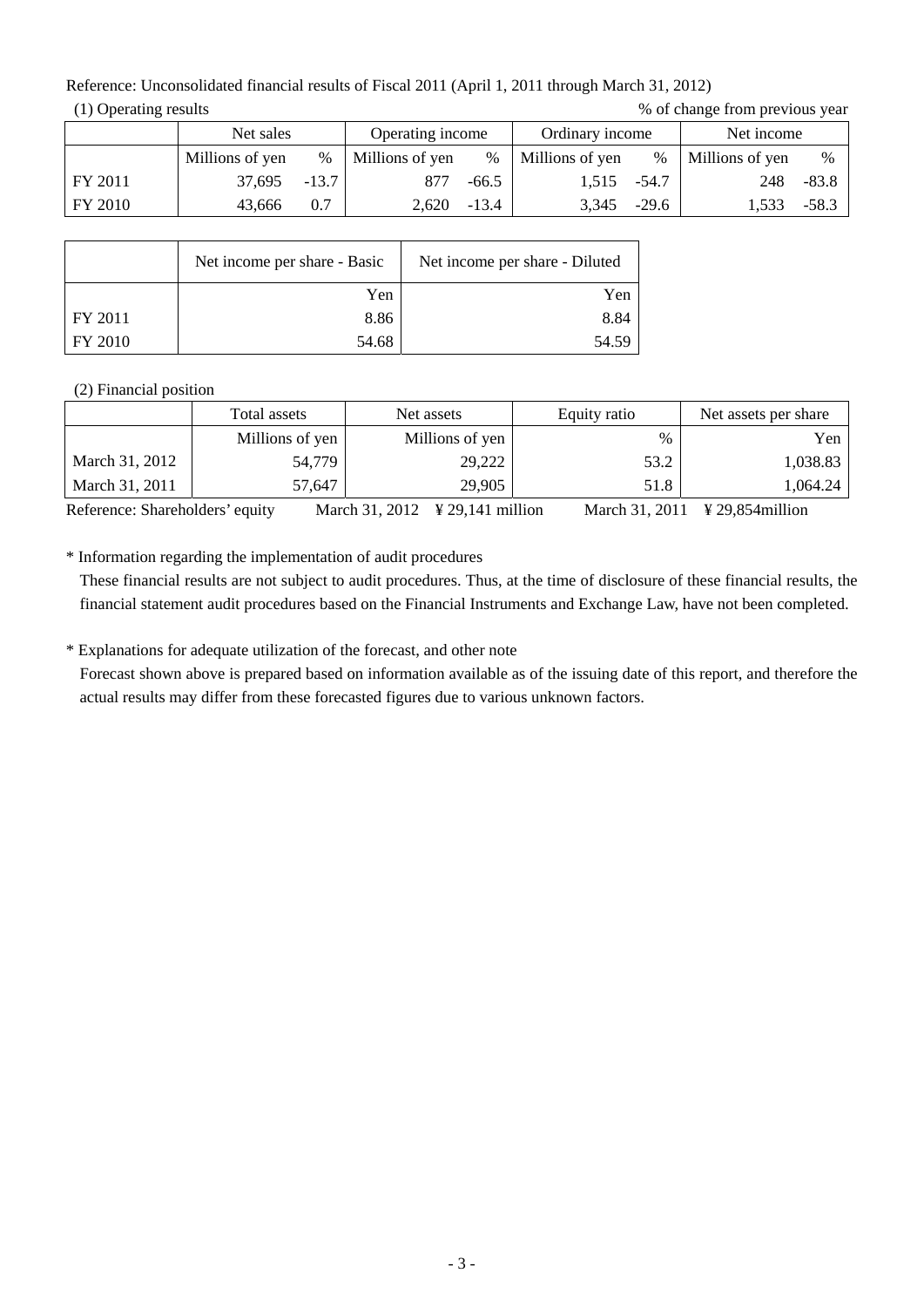## Contents

| 1. | Operations results                |  |  |  |
|----|-----------------------------------|--|--|--|
|    |                                   |  |  |  |
|    |                                   |  |  |  |
| 2. | Consolidated financial statements |  |  |  |
|    |                                   |  |  |  |
|    |                                   |  |  |  |
|    |                                   |  |  |  |
|    | (3)                               |  |  |  |
|    | (4)                               |  |  |  |
|    |                                   |  |  |  |
|    |                                   |  |  |  |
| 3. | Individual financial statements   |  |  |  |
|    |                                   |  |  |  |
|    | (2)                               |  |  |  |
|    |                                   |  |  |  |
|    |                                   |  |  |  |
| 4. | Additional information            |  |  |  |
|    |                                   |  |  |  |
|    |                                   |  |  |  |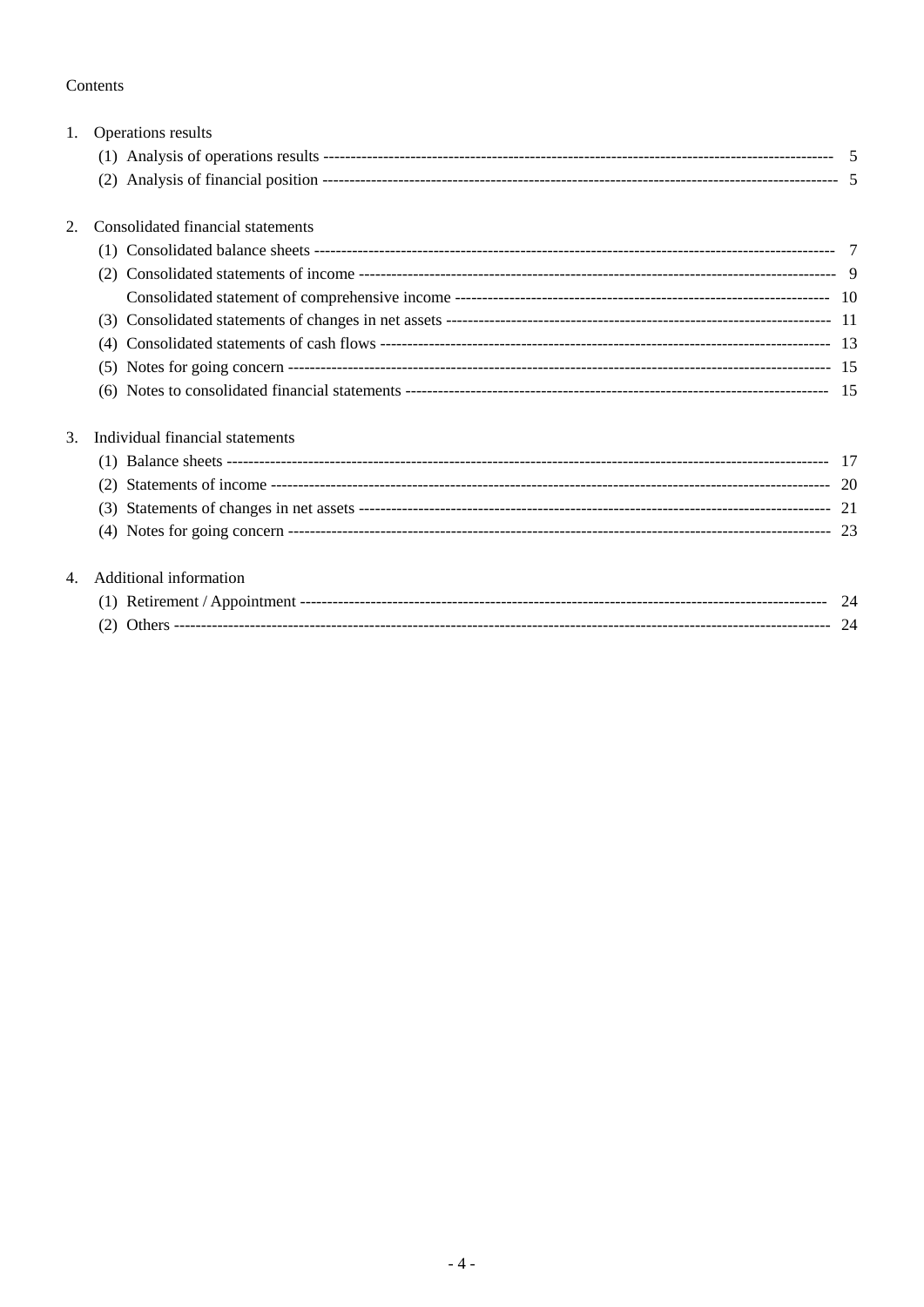### 1. Operations results

(1) Analysis of operations results

- Order received, sales and order backlog by demand category

| FY2011<br>(Millions of yen) |        |        |        |        |               |        |
|-----------------------------|--------|--------|--------|--------|---------------|--------|
| Order received              |        |        | Sales  |        | Order backlog |        |
| Domestic public             | 11,600 | 29.3%  | 11,317 | 24.4%  | 6,811         | 16.9%  |
| Domestic private            | 6,205  | 15.7%  | 5,963  | 12.8%  | 2,698         | 6.7%   |
| Overseas                    | 21,772 | 55.0%  | 29,172 | 62.8%  | 30,832        | 76.4%  |
| Total                       | 39,579 | 100.0% | 46,453 | 100.0% | 40,342        | 100.0% |

FY2010 (Millions of yen)

|                  |        | Order received |        | Sales  |        | Order backlog |
|------------------|--------|----------------|--------|--------|--------|---------------|
| Domestic public  | 9,973  | 30.3%          | 13,760 | 27.6%  | 6,528  | 13.8%         |
| Domestic private | 4,921  | 14.9%          | 4,942  | 9.9%   | 2,455  | 5.2%          |
| Overseas         | 18,079 | 54.8%          | 31,176 | 62.5%  | 38,231 | 81.0%         |
| Total            | 32,974 | 100.0%         | 49,880 | 100.0% | 47,216 | 100.0%        |

- Forecast for FY2012 and medium-term business plan

The company reconsidered medium-term business plan made in 2010 and announces the new medium-term business plan from FY2012 to FY2014. The new medium-term business plan is regarded as the final stage of Torishima Global Team (TGT) activities, which have been working on for the last 10 years, and enhances the company structure by radical reform of business process.

| Medium-term business plan from FY2012 to FY2014<br>(Millions of yen) |        |        |          |          |
|----------------------------------------------------------------------|--------|--------|----------|----------|
|                                                                      | FY2012 |        | FY2013   | FY2014   |
| <b>New</b><br>Previous<br>forecast<br>forecast                       |        |        |          |          |
|                                                                      |        |        | Forecast | Forecast |
| Order received                                                       | 60,000 | 50,000 | 54,000   | 58,000   |
| <b>Sales</b>                                                         | 60,000 | 47,000 | 50,000   | 55,000   |
| Operating income                                                     | 4,500  | 2,500  | 3,000    | 4,000    |
| Ordinary income                                                      | 4,600  | 2,700  | 3,200    | 4,200    |
| Net income                                                           | 2,800  | 1,700  | 2,000    | 2,600    |

Note: These forecasts do not reflect International Financial Reporting Standards (IFRS).

## (2) Analysis of financial position

Recent trends in cash flow indicators

|                                  | March 31, 2010 | March 31, 2011 | March 31, 2012 |
|----------------------------------|----------------|----------------|----------------|
| Equity ratio $(\%)$              | 47.2           | 50.3           | 51.3           |
| Equity ratio at market value (%) | 80.4           | 56.6           | 52.2           |
| Years to repay debt (year)       | 1.8            | 12.8           |                |
| Interest coverage ratio (times)  | 39.8           | 5.8            | 18.4           |

Note: Equity ratio: Shareholders' equity / Total assets

Equity ratio at market value: Stock market capitalization / Total assets

Years to repay debt: Interest-bearing debt / Operating cash flow

Interest coverage ratio: Operating cash flow / Interest expenses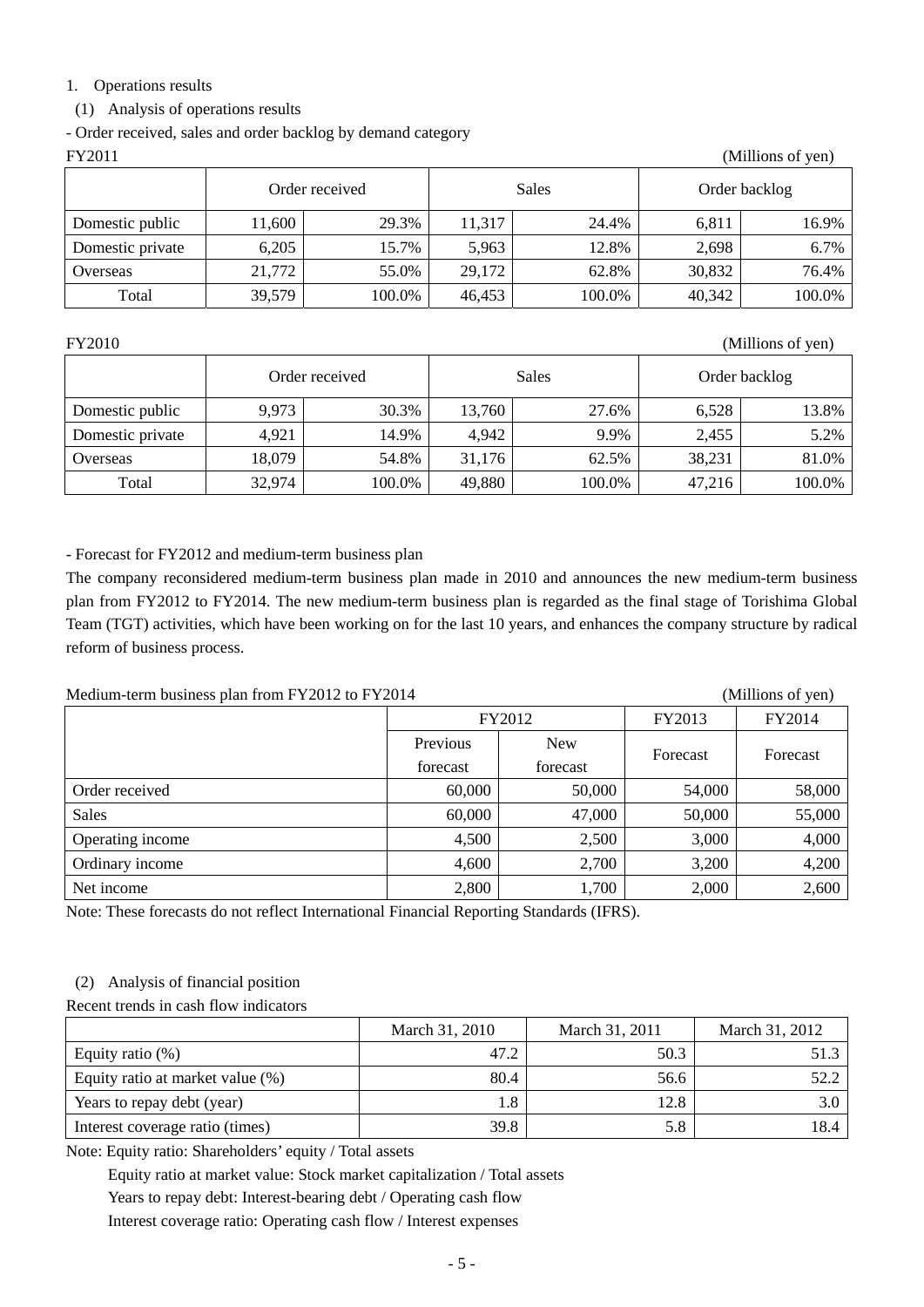- All indicators in the table above were computed with consolidated financial data.

- Stock market capitalization was computed on the basis of the number of outstanding shares without treasury stock.

- Interest bearing debt indicates all debt paying interest among liabilities recorded in consolidated balance sheets.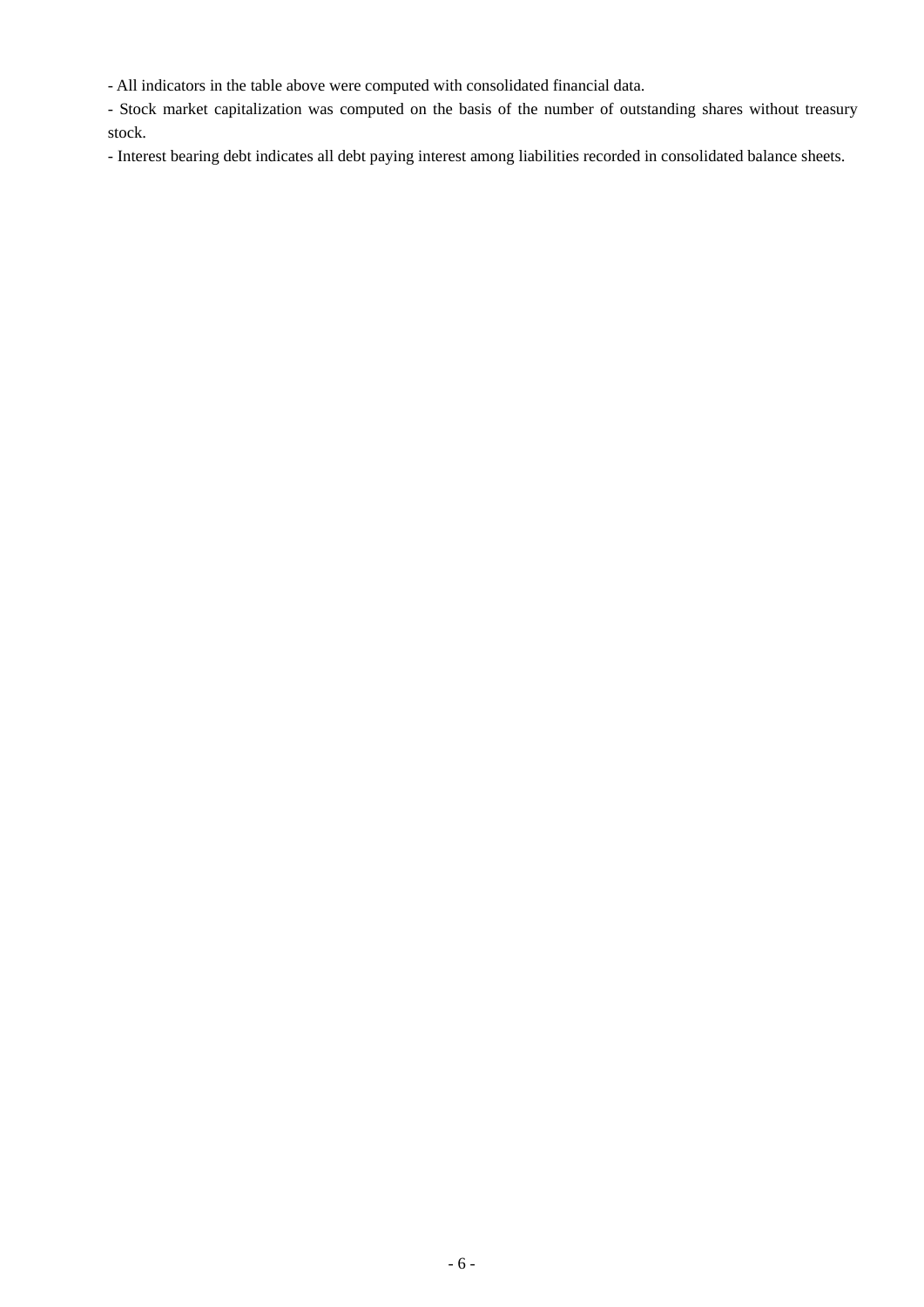## 2. Consolidated financial statements

(1) Consolidated balance sheets

|                                        |                  | (Millions of yen) |
|----------------------------------------|------------------|-------------------|
|                                        | FY 2010          | FY 2011           |
|                                        | (March 31, 2011) | (March 31, 2012)  |
| Assets                                 |                  |                   |
| Current assets                         |                  |                   |
| Cash and deposits                      | 8,074            | 7,521             |
| Notes and accounts receivable-trade    | 23,358           | 23,795            |
| Merchandise and finished goods         | 140              | 189               |
| Work in process                        | 6,190            | 6,102             |
| Raw materials and supplies             | 1,704            | 1,947             |
| Advance payments-trade                 | 937              | 635               |
| Deferred tax assets                    | 1,391            | 1,148             |
| Other                                  | 830              | 997               |
| Allowance for doubtful accounts        | $-89$            | $-85$             |
| Total current assets                   | 42,537           | 42,253            |
| Noncurrent assets                      |                  |                   |
| Property, plant and equipment          |                  |                   |
| Buildings and structures               | 7,507            | 8,251             |
| Accumulated depreciation               | $-4,975$         | $-5,219$          |
| Buildings and structures, net          | 2,531            | 3,031             |
| Machinery, equipment and vehicles      | 9,848            | 10,586            |
| Accumulated depreciation               | $-7,225$         | $-7,785$          |
| Machinery, equipment and vehicles, net | 2,622            | 2,801             |
| Tools, furniture and fixtures          | 2,088            | 2,248             |
| Accumulated depreciation               | $-1,896$         | $-1,950$          |
| Tools, furniture and fixtures, net     | 192              | 298               |
| Land                                   | 1,739            | 1,843             |
| Lease assets                           | 421              | 724               |
| Accumulated depreciation               | $-145$           | 293               |
| Lease assets, net                      | 276              | 431               |
| Construction in progress               | 964              | 1,011             |
| Total property, plant and equipment    | 8,327            | 9,417             |
| Intangible assets                      | 246              | 493               |
| Investments and other assets           |                  |                   |
| Investment securities                  | 8,516            | 7,173             |
| Long-term loans receivable             | 367              | 450               |
| Deferred tax assets                    | 982              | 989               |
| Other                                  | 387              | 343               |
| Allowance for doubtful accounts        | $-186$           | $-307$            |
| Total investments and other assets     | 10,067           | 8,648             |
| Total noncurrent assets                | 18,640           | 18,559            |
| Total assets                           | 61,178           | 60,812            |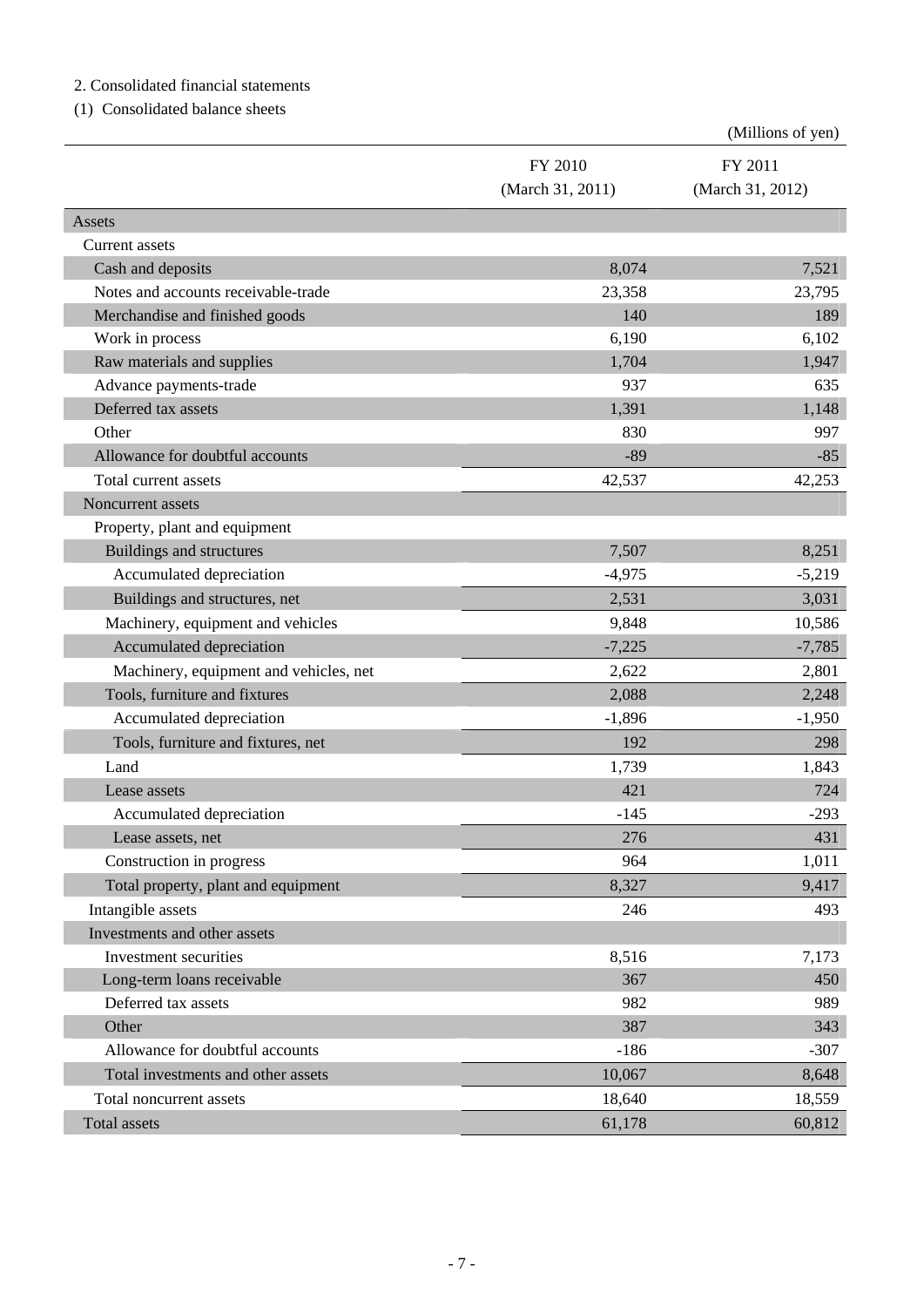|                                                       |                  | (Millions of yen) |
|-------------------------------------------------------|------------------|-------------------|
|                                                       | FY 2010          | FY 2011           |
|                                                       | (March 31, 2011) | (March 31, 2012)  |
| Liabilities                                           |                  |                   |
| <b>Current liabilities</b>                            |                  |                   |
| Notes and accounts payable-trade                      | 10,171           | 10,843            |
| Short-term loans payable                              | 3,703            | 3,107             |
| Income taxes payable                                  | 359              | 50                |
| Advances received                                     | 2,630            | 3,269             |
| Provision for bonuses                                 | 781              | 682               |
| Provision for product warranties                      | 1,611            | 1,235             |
| Provision for loss on construction contracts          | 679              | 323               |
| Other                                                 | 2,011            | 2,164             |
| Total current liabilities                             | 21,948           | 21,676            |
| Noncurrent liabilities                                |                  |                   |
| Long-term loans payable                               | 5,749            | 4,830             |
| Provision for retirement benefits                     | 1,981            | 1,893             |
| Provision for directors' retirement benefits          | 15               | 18                |
| Provision for loss on guarantees                      | 98               | 76                |
| Other                                                 | 416              | 541               |
| Total noncurrent liabilities                          | 8,261            | 7,360             |
| <b>Total liabilities</b>                              | 30,209           | 29,037            |
| Net assets                                            |                  |                   |
| Shareholders' equity                                  |                  |                   |
| Capital stock                                         | 1,592            | 1,592             |
| Capital surplus                                       | 7,803            | 7,803             |
| Retained earnings                                     | 22,548           | 23,541            |
| Treasury stock                                        | $-972$           | $-972$            |
| Total shareholders' equity                            | 30,972           | 31,965            |
| Accumulated other comprehensive income                |                  |                   |
| Valuation difference on available-for-sale securities | $-36$            | $-145$            |
| Deferred gains or losses on hedges                    | 82               | $-264$            |
| Foreign currency translation adjustment               | $-225$           | $-353$            |
| Total accumulated other comprehensive income          | $-179$           | $-763$            |
| Subscription rights to shares                         | 51               | 80                |
| Minority interests                                    | 123              | 492               |
| Total net assets                                      | 30,968           | 31,775            |
| Total liabilities and net assets                      | 61,178           | 60,812            |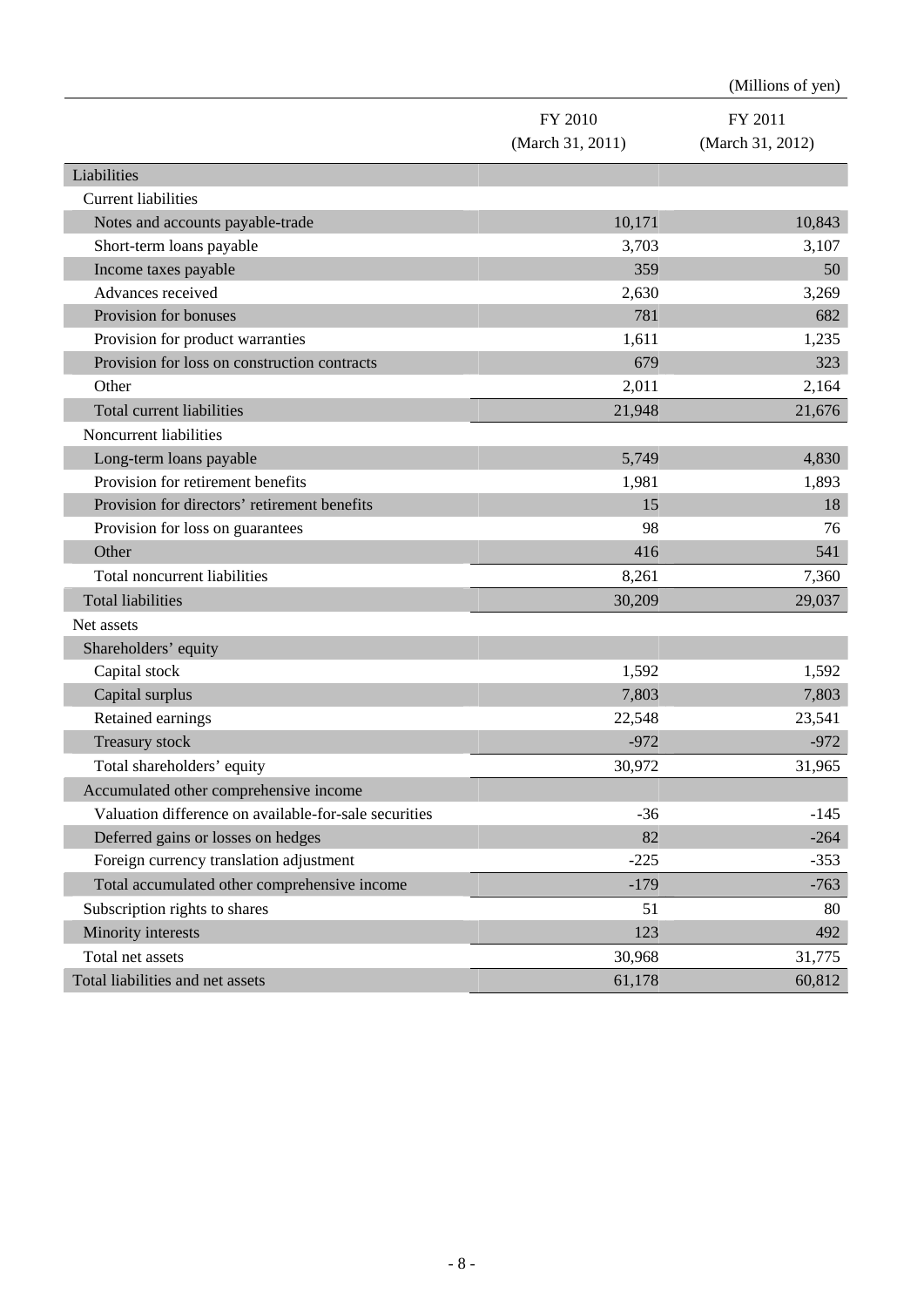# (2) Consolidated statements of (comprehensive) income

(Consolidated statements of income)

|                                                          |                        | (Millions of yen)      |
|----------------------------------------------------------|------------------------|------------------------|
|                                                          | FY 2010                | FY 2011                |
|                                                          | (April 1, 2010 through | (April 1, 2011 through |
|                                                          | March 31, 2011)        | March 31, 2012)        |
| Net sales                                                | 49,880                 | 46,453                 |
| Cost of sales                                            | 40,622                 | 37,493                 |
| Gross profit                                             | 9,257                  | 8,959                  |
| Selling, general and administrative expenses             | 6,130                  | 6,673                  |
| Operating income                                         | 3,127                  | 2,286                  |
| Non-operating income                                     |                        |                        |
| Interest income                                          | 115                    | 97                     |
| Dividends income                                         | 162                    | 143                    |
| Equity in earnings of affiliates                         | 73                     | 77                     |
| Foreign exchange gains                                   | 294                    | 277                    |
| Rent income                                              | 69                     | 67                     |
| Other                                                    | 170                    | 278                    |
| Total non-operating income                               | 886                    | 942                    |
| Non-operating expenses                                   |                        |                        |
| Interest expenses                                        | 121                    | 141                    |
| Loss on retirement of noncurrent assets                  | 55                     | 27                     |
| Other                                                    | 162                    | 131                    |
| Total non-operating expenses                             | 340                    | 299                    |
| Ordinary income                                          | 3,673                  | 2,929                  |
| Extraordinary income                                     |                        |                        |
| Gain on sales of noncurrent assets                       | 76                     |                        |
| Gain on sales of investment securities                   |                        | 63                     |
| Reversal of allowance for doubtful accounts              | 168                    |                        |
| Reversal of Provision for loss on construction contracts |                        |                        |
| Total extraordinary income                               | 244                    | 63                     |
| <b>Extraordinary</b> loss                                |                        |                        |
| Loss on sales of investment securities                   | 19                     |                        |
| Loss on valuation of investment securities               | 565                    | 556                    |
| Loss on valuation of investments in capital of           | 28                     |                        |
| subsidiaries and affiliates                              |                        |                        |
| Loss on adjustment for changes of accounting             | 82                     |                        |
| standard for asset retirement obligations                |                        |                        |
| Provision of allowance for doubtful accounts             |                        | 131                    |
| <b>Impairment</b> loss                                   |                        | 1                      |
| Total extraordinary losses                               | 696                    | 689                    |
| Income before income taxes and minority interests        | 3,221                  | 2,302                  |
| Income taxes-current                                     | 1,192                  | 191                    |
| Income taxes-deferred                                    | 110                    | 505                    |
| Total income taxes                                       | 1,302                  | 696                    |
| Income before minority interests                         | 1,918                  | 1,606                  |
| Minority interests in income (loss)                      | 26                     | 108                    |
| Net Income                                               | 1,892                  | 1,497                  |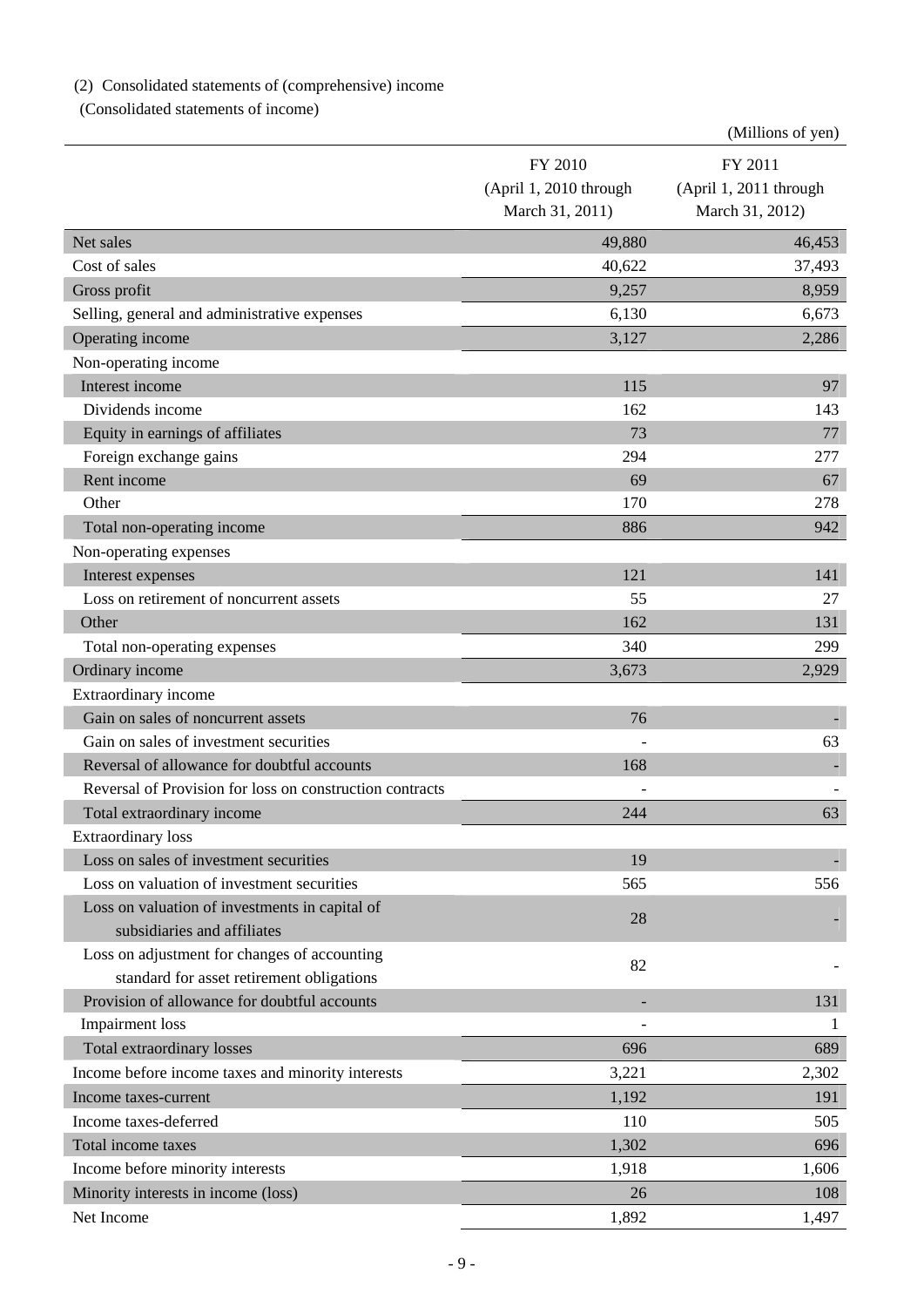|                                                                                        |                                                      | (Millions of yen)                                    |
|----------------------------------------------------------------------------------------|------------------------------------------------------|------------------------------------------------------|
|                                                                                        | FY 2010<br>(April 1, 2010 through<br>March 31, 2011) | FY 2011<br>(April 1, 2011 through<br>March 31, 2012) |
| Income before minority interests                                                       | 1,918                                                | 1,606                                                |
| Other comprehensive income                                                             |                                                      |                                                      |
| Valuation difference on available-for-sale securities                                  | $-1,557$                                             | $-108$                                               |
| Deferred gains or losses on hedges                                                     | 87                                                   | $-347$                                               |
| Foreign currency translation adjustment                                                | $-85$                                                | 54                                                   |
| Share of other comprehensive income of associates<br>accounted for using equity method | $-9$                                                 | 1                                                    |
| Total other comprehensive income                                                       | $-1,564$                                             | $-399$                                               |
| Comprehensive income                                                                   | 354                                                  | 1,206                                                |
| Comprehensive income attributable to                                                   |                                                      |                                                      |
| Comprehensive income attributable to owners of the<br>parent                           | 338                                                  | 1,119                                                |
| Comprehensive income attributable to minority interests                                | 16                                                   | 87                                                   |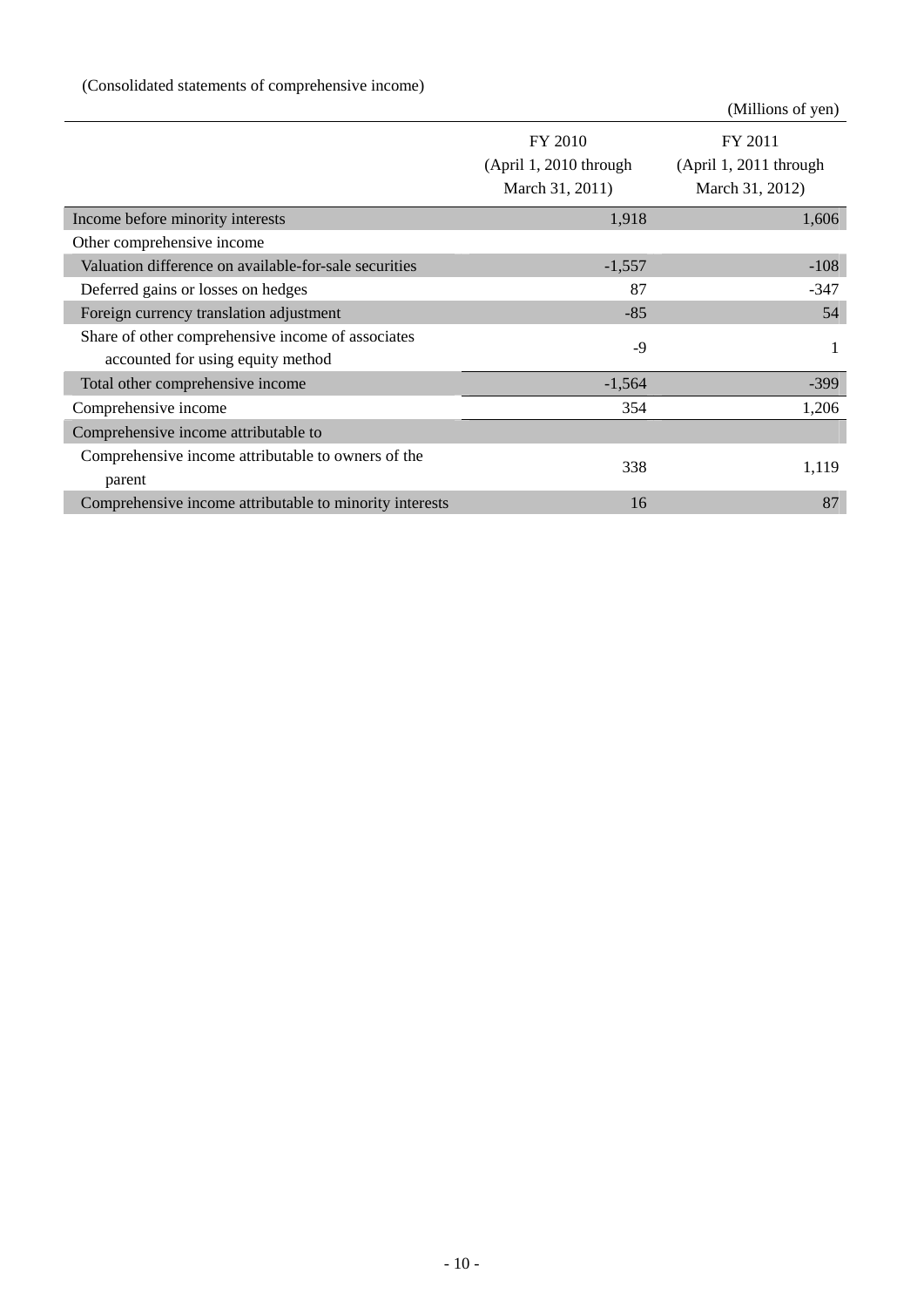# (3) Consolidated statements of changes in net assets

|                                                       |                        | (Millions of yen)      |
|-------------------------------------------------------|------------------------|------------------------|
|                                                       | FY 2010                | FY 2011                |
|                                                       | (April 1, 2010 through | (April 1, 2011 through |
|                                                       | March 31, 2011)        | March 31, 2012)        |
| Shareholders' equity                                  |                        |                        |
| Capital stock                                         |                        |                        |
| Balance at the end of previous period                 | 1,592                  | 1,592                  |
| Changes of items during the period                    |                        |                        |
| Total changes of items during the period              |                        |                        |
| Balance at the end of current period                  | 1,592                  | 1,592                  |
| Capital surplus                                       |                        |                        |
| Balance at the end of previous period                 | 7,795                  | 7,803                  |
| Changes of items during the period                    |                        |                        |
| Disposal of treasury stock                            | 8                      |                        |
| Total changes of items during the period              | 8                      |                        |
| Balance at the end of current period                  | 7,803                  | 7,803                  |
| Retained earnings                                     |                        |                        |
| Balance at the end of previous period                 | 21,216                 | 22,548                 |
| Changes of items during the period                    |                        |                        |
| Dividends from surplus                                | $-560$                 | $-504$                 |
| Net income                                            | 1,892                  | 1,497                  |
| Total changes of items during the period              | 1,331                  | 992                    |
| Balance at the end of current period                  | 22,548                 | 23,541                 |
| Treasury stock                                        |                        |                        |
| Balance at the end of previous period -               | $-975$                 | $-972$                 |
| Changes of items during the period                    |                        |                        |
| Purchase of treasury stock                            | $-1$                   | $-0$                   |
| Disposal of treasury stock                            | 4                      |                        |
| Total changes of items during the period              | $\overline{2}$         | $-0$                   |
| Balance at the end of current period                  | $-972$                 | $-972$                 |
| Total shareholders' equity                            |                        |                        |
| Balance at the end of previous period                 | 29,629                 | 30,972                 |
| Changes of items during the period                    |                        |                        |
| Dividends from surplus                                | $-560$                 | $-504$                 |
| Net income                                            | 1,892                  | 1,497                  |
| Purchase of treasury stock                            | $-1$                   | $-0$                   |
| Disposal of treasury stock                            | 12                     |                        |
| Total changes of items during the period              | 1,342                  | 992                    |
| Balance at the end of current period                  | 30,972                 | 31,965                 |
| Accumulated other comprehensive income                |                        |                        |
| Valuation difference on available-for-sale securities |                        |                        |
| Balance at the end of previous period                 | 1,520                  | $-36$                  |
| Changes of items during the period                    |                        |                        |
| Net changes of items other than shareholders' equity  | $-1,557$               | $-108$                 |
| Total changes of items during the period              | $-1,557$               | $-108$                 |
| Balance at the end of current period                  | $-36$                  | $-145$                 |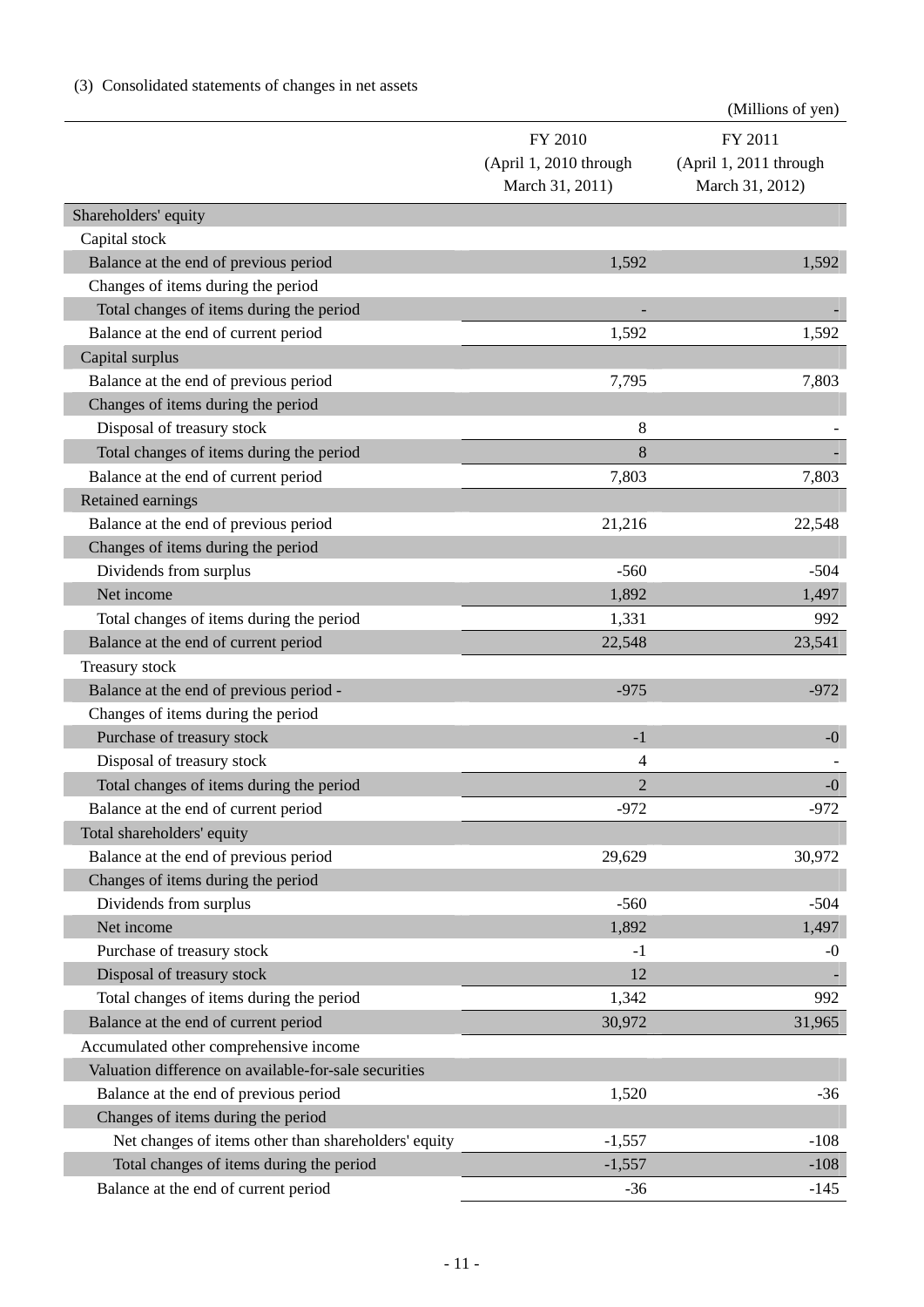|                                                      |                        | (Millions of yen)      |
|------------------------------------------------------|------------------------|------------------------|
|                                                      | FY 2010                | FY 2011                |
|                                                      | (April 1, 2010 through | (April 1, 2011 through |
|                                                      | March 31, 2011)        | March 31, 2012)        |
| Deferred gains or losses on hedges                   |                        |                        |
| Balance at the end of previous period                | $-5$                   | 82                     |
| Changes of items during the period                   |                        |                        |
| Net changes of items other than shareholders' equity | 87                     | $-347$                 |
| Total changes of items during the period             | 87                     | $-347$                 |
| Balance at the end of current period                 | 82                     | $-264$                 |
| Foreign currency translation adjustment              |                        |                        |
| Balance at the end of previous period                | $-140$                 | $-225$                 |
| Changes of items during the period                   |                        |                        |
| Net changes of items other than shareholders' equity | $-84$                  | $-127$                 |
| Total changes of items during the period             | $-84$                  | $-127$                 |
| Balance at the end of current period                 | $-225$                 | $-353$                 |
| Total accumulated other comprehensive income         |                        |                        |
| Balance at the end of previous period                | 1,374                  | $-179$                 |
| Changes of items during the period                   |                        |                        |
| Net changes of items other than shareholders' equity | $-1,554$               | $-583$                 |
| Total changes of items during the period             | $-1,554$               | $-583$                 |
| Balance at the end of current period                 | $-179$                 | $-763$                 |
| Subscription rights to shares                        |                        |                        |
| Balance at the end of previous period                | 37                     | 51                     |
| Changes of items during the period                   |                        |                        |
| Net changes of items other than shareholders' equity | 14                     | 28                     |
| Total changes of items during the period             | 14                     | 28                     |
| Balance at the end of current period                 | 51                     | 80                     |
| Minority interests                                   |                        |                        |
| Balance at the end of previous period                | 41                     | 123                    |
| Changes of items during the period                   |                        |                        |
| Net changes of items other than shareholders' equity | 82                     | 368                    |
| Total changes of items during the period             | 82                     | 368                    |
| Balance at the end of current period                 | 123                    | 492                    |
| Total net assets                                     |                        |                        |
| Balance at the end of previous period                | 31,083                 | 30,968                 |
| Changes of items during the period                   |                        |                        |
| Dividends from surplus                               | $-560$                 | $-504$                 |
| Net income                                           | 1,892                  | 1,497                  |
| Purchase of treasury stock                           | $-1$                   | $-0$                   |
| Disposal of treasury stock                           | 12                     |                        |
| Net changes of items other than shareholders' equity | $-1,457$               | $-185$                 |
| Total changes of items during the period             | $-115$                 | 806                    |
| Balance at the end of current period                 | 30,968                 | 31,775                 |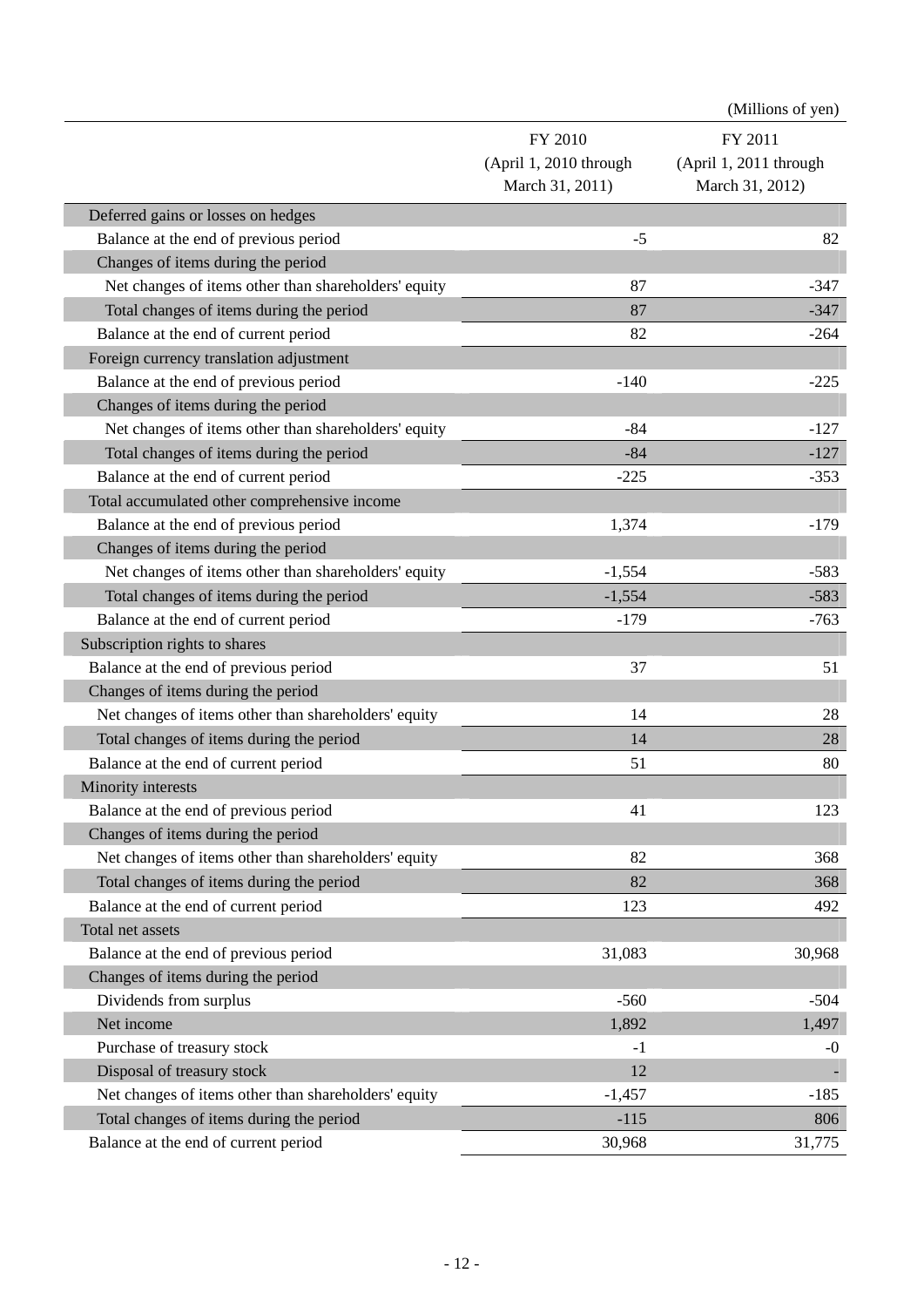|                                                                              |                                   | (Millions of yen)                 |
|------------------------------------------------------------------------------|-----------------------------------|-----------------------------------|
|                                                                              | FY 2010<br>(April 1, 2010 through | FY 2011<br>(April 1, 2011 through |
|                                                                              | March 31, 2011)                   | March 31, 2012)                   |
| Net cash provided by (used in) operating activities                          |                                   |                                   |
| Income before income taxes and minority interests                            | 3,221                             | 2,302                             |
| Depreciation and amortization                                                | 961                               | 1,096                             |
| Increase (decrease) in allowance for doubtful accounts                       | $-500$                            | 117                               |
| Increase (decrease) in provision for product warranties                      | 39                                | $-375$                            |
| Increase (decrease) in provision for loss on construction                    |                                   |                                   |
| contracts                                                                    | 564                               | $-356$                            |
| Increase (decrease) in provision for retirement benefits                     | $-48$                             | $-131$                            |
| Interest and dividends income                                                | $-278$                            | $-241$                            |
| Interest expenses                                                            | 121                               | 141                               |
| Equity in (earnings) losses of affiliates                                    | $-73$                             | $-77$                             |
| Loss (gain) on sales of investment securities                                | 19                                | $-63$                             |
| Loss (gain) on valuation of investment securities                            | 565                               | 556                               |
| Loss on valuation of investments in capital                                  | 28                                |                                   |
| (increase)<br>Decrease<br>in<br>notes<br>and<br>accounts<br>receivable-trade | $-3,340$                          | $-324$                            |
| Decrease (increase) in inventories                                           | 2,043                             | $-28$                             |
| Increase (decrease) in notes and accounts payable-trade                      | $-4$                              | 589                               |
| Increase (decrease) in advances received                                     | $-5,695$                          | 676                               |
| Decrease (increase) in advance payments                                      | 4,324                             | 347                               |
| Other, net                                                                   | 249                               | $-915$                            |
| Subtotal                                                                     | 2,198                             | 3,315                             |
| Interest and dividends income received                                       | 283                               | 243                               |
| Interest expenses paid                                                       | $-127$                            | $-144$                            |
| Income taxes paid                                                            | $-1,618$                          | $-753$                            |
| Net cash provided by (used in) operating activities                          | 735                               | 2,659                             |
| Net cash provided by (used in) investing activities                          |                                   |                                   |
| Proceeds from withdrawal of time deposits                                    | 176                               |                                   |
| Purchase of property, plant and equipment                                    | $-1,687$                          | $-1,629$                          |
| Proceeds from sales of property, plant and equipment                         | 82                                | 81                                |
| Purchase of investment securities                                            | $-236$                            | $-2$                              |
| Proceeds from sales of investment securities                                 | 29                                | 417                               |
| Payments of loans receivable                                                 | $-478$                            | $-72$                             |
| Collection of loans receivable                                               | 1,708                             | 95                                |
| Proceeds from cancellation of insurance funds                                | 428                               | 38                                |
| Other, net                                                                   | $-98$                             | $-197$                            |
| Net cash provided by (used in) investing activities                          | $-75$                             | $-1,268$                          |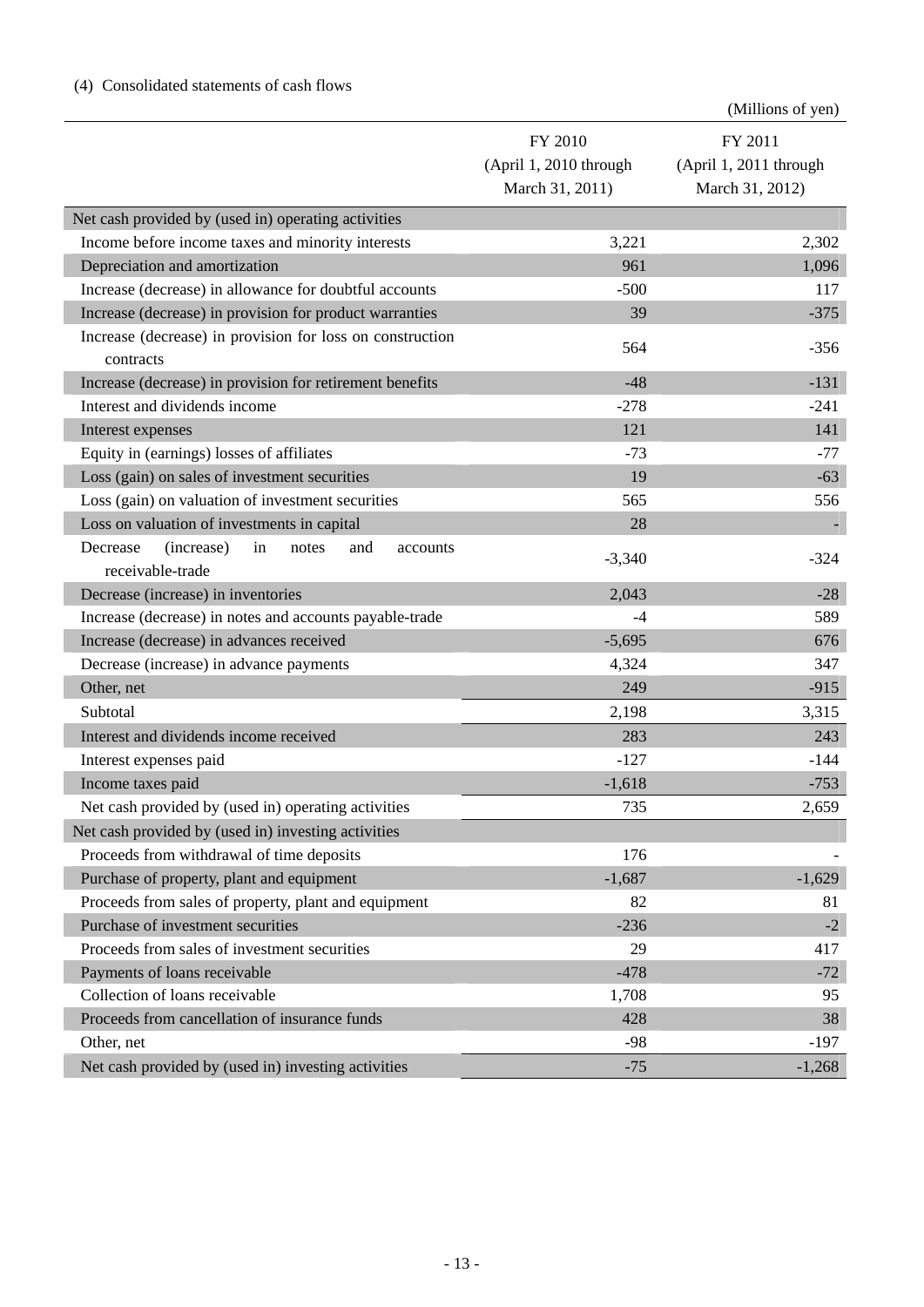|                                                                             |                                                    | (Millions of yen)                                    |
|-----------------------------------------------------------------------------|----------------------------------------------------|------------------------------------------------------|
|                                                                             | FY 2010<br>(Apri1, 2010 through<br>March 31, 2011) | FY 2011<br>(April 1, 2011 through<br>March 31, 2012) |
| Net cash provided by (used in) financing activities                         |                                                    |                                                      |
| Increase (decrease) in short-term loans payable                             | $-1,706$                                           | $-1,737$                                             |
| Proceeds from long-term loans payable                                       | 4,500                                              | 18                                                   |
| Repayment of long-term loans payable                                        | $-1,621$                                           | $-125$                                               |
| Proceeds from sales of treasury stock                                       | $\overline{0}$                                     |                                                      |
| Proceeds from stock issuance to minority shareholders                       | 55                                                 |                                                      |
| Cash dividends paid                                                         | $-560$                                             | $-506$                                               |
| Other, net                                                                  | $-77$                                              | $-20$                                                |
| Net cash provided by (used in) financing activities                         | 590                                                | $-2,371$                                             |
| Effect of exchange rate change on cash and cash<br>equivalents              | $-43$                                              | 80                                                   |
| Net increase (decrease) in cash and cash equivalents                        | 1,207                                              | $-898$                                               |
| Cash and cash equivalents at beginning of period                            | 6,866                                              | 8,074                                                |
| Increase in cash and cash equivalents from newly<br>consolidated subsidiary |                                                    | 346                                                  |
| Cash and cash equivalents at end of period                                  | 8,074                                              | 7,521                                                |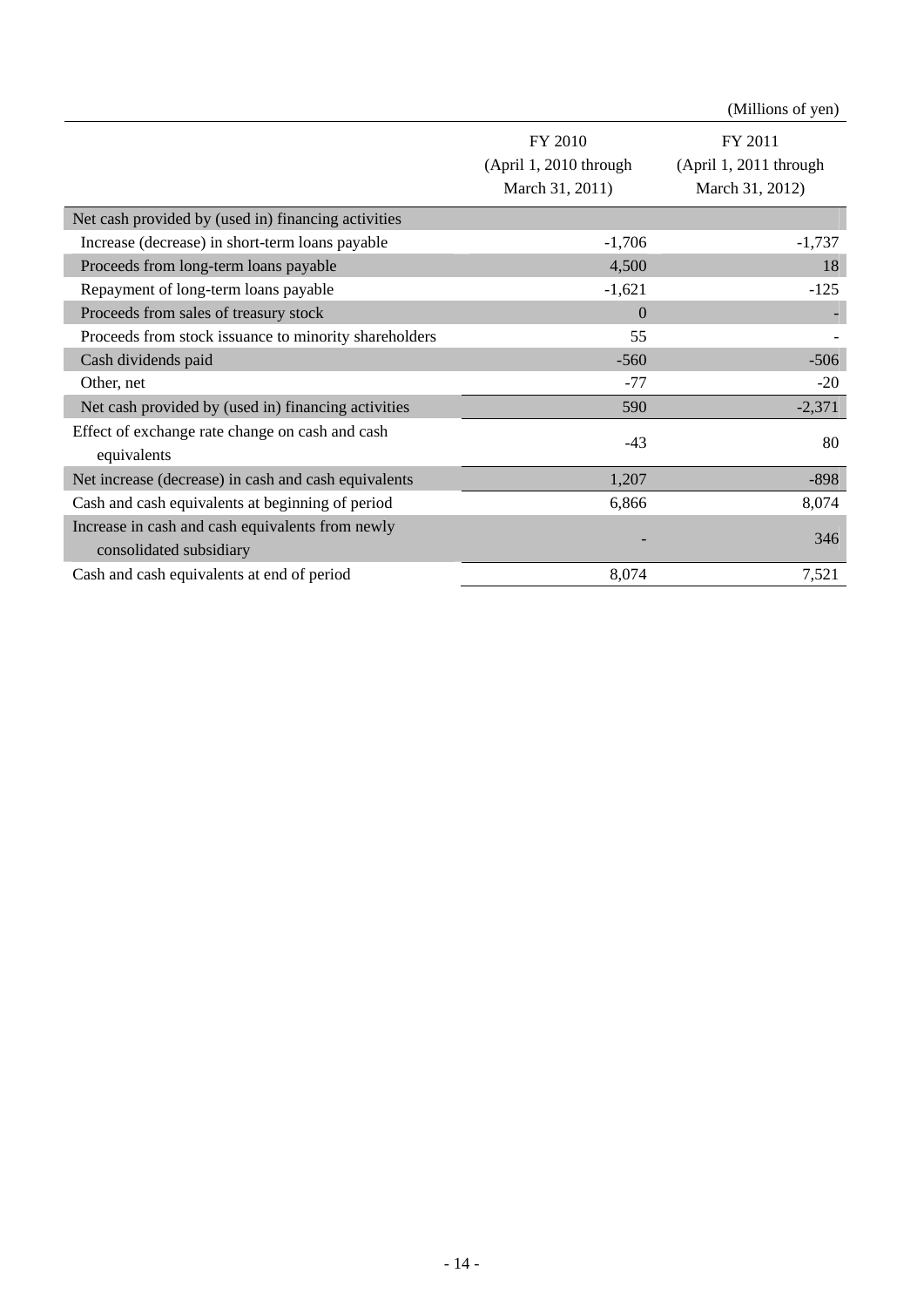## (5) Notes for going concern No applicable items

### (6) Notes to consolidated financial statements

#### - Segment information

FY2010 (April 1, 2010 to March 31, 2011)

The information is omitted by reason that the group is the single business enterprise of pump and the contingent business.

FY2011 (April 1, 2011 to March 31, 2012)

The information is omitted by reason that the group is the single business enterprise of pump and the contingent business.

### - Additional information

FY2010 (April 1, 2010 to March 31, 2011)

Sales by area (Millions of yen)

|  |        |        | Asia                  | Middle East |        |              |        |        |  |  |
|--|--------|--------|-----------------------|-------------|--------|--------------|--------|--------|--|--|
|  | Japan  |        | Vietnam               |             | J.A.E. | <b>Qatar</b> | Others | Total  |  |  |
|  | 18,703 | 11,197 | $1.27^\circ$<br>4.312 | 14,369      | 6,288  | 4,552        | 5,609  | 49,880 |  |  |

Note: Sales is based on the place where products were installed and divided into countries or areas.

| (Millions of yen)<br>Property, plant and equipment by area |            |             |        |       |
|------------------------------------------------------------|------------|-------------|--------|-------|
| Japan                                                      | Asıa       | Middle East | Europe | Total |
| 7,269                                                      | 250<br>ں ک | 30          | 768    | 8.32  |

### FY2011 (April 1, 2011 to March 31, 2012)

| Sales by area | (Millions of yen) |       |                       |        |        |
|---------------|-------------------|-------|-----------------------|--------|--------|
| Japan         | Asia              |       | Middle East<br>U.A.E. | Others | Total  |
| 17,281        | 13,125            | 1,430 | 6,613                 | 4,615  | 46,453 |

Note: Sales is based on the place where products were installed and divided into countries or areas.

| (Millions of yen)<br>Property, plant and equipment by area |      |             |        |       |
|------------------------------------------------------------|------|-------------|--------|-------|
| Japan                                                      | Asıa | Middle East | Europe | Total |
| 7,301                                                      | 985  | 279         | 852    | 9,417 |

- Information on Impairment loss of noncurrent assets by reporting segment

FY2010 (April 1, 2010 to March 31, 2011): Nothing

| FY2011 (April 1, 2011 to March 31, 2012) | (Millions of Yen) |
|------------------------------------------|-------------------|
|                                          | Non-business      |
| Land                                     |                   |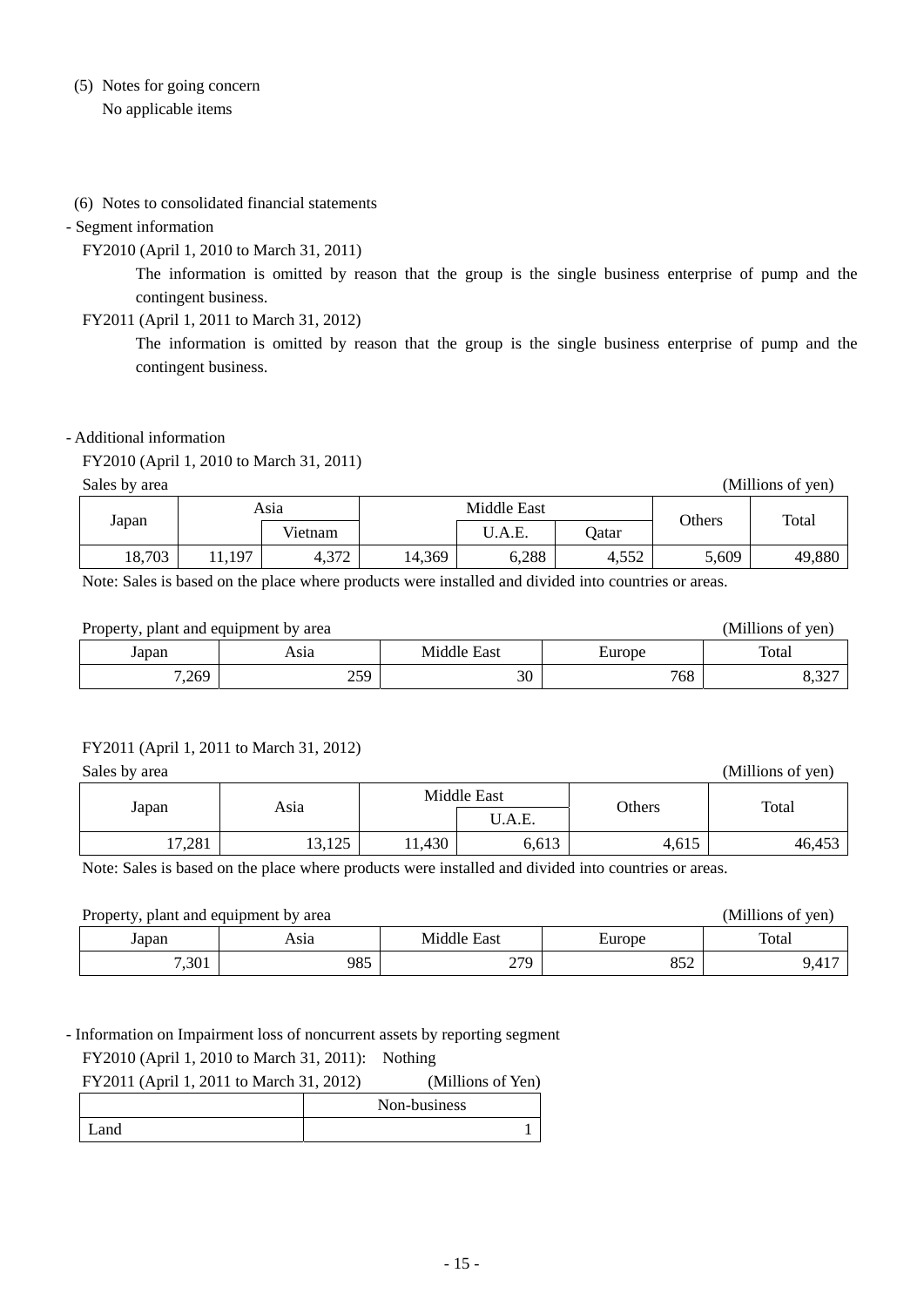- Information on depreciation of goodwill and undepreciated balance by reporting segment

| FY2010 (April 1, 2010 to March 31, 2011) | (Millions of Yen) |
|------------------------------------------|-------------------|
|                                          | Pump business     |
| Depreciation amount on FY2010            |                   |
| Balance on March 31, 2011                | 113               |

| FY2011 (April 1, 2011 to March 31, 2012) | (Millions of Yen) |
|------------------------------------------|-------------------|
|                                          | Pump business     |
| Depreciation amount on FY2011            |                   |
| Balance on March 31, 2012                |                   |

- Information on net assets per share (Yen)

|                                | <b>FY2010</b>                     | FY2011                            |
|--------------------------------|-----------------------------------|-----------------------------------|
|                                | (April 1, 2010 to March 31, 2011) | (April 1, 2011 to March 31, 2012) |
| Net assets per share           | 1.097.71                          | 1.112.29                          |
| Net income per share - Basic   | 67.45                             | 53.38                             |
| Net income per share - Diluted | 67.35                             | 53.27                             |

Note: Net income per share – basic and diluted are computed by the basis of the following.

|                                                                  | <b>FY2010</b>     | FY2011            |
|------------------------------------------------------------------|-------------------|-------------------|
|                                                                  | (April 1, 2010 to | (April 1, 2011 to |
|                                                                  | March 31, 2011)   | March 31, 2012)   |
| Net income per share - Basic                                     |                   |                   |
| Net income (Millions of Yen)                                     | 1,892             | 1,497             |
| Net income available to common shareholders (Millions of Yen)    | 1,892             | 1,497             |
| Average shares of common stocks                                  | 28,050,742        | 28,052,006        |
|                                                                  |                   |                   |
| Net income per share - Diluted                                   |                   |                   |
| Adjustment of net income (Millions of Yen)                       |                   |                   |
| Increasing number of common stock                                | 42,310            | 59,192            |
| (Rights to purchase new shares)                                  | (42,310)          | (59, 192)         |
| Potential shares excluded from consumption of diluted income per |                   |                   |
| share which don't have a dilutive effect                         |                   |                   |

- Important post-balance sheet events

No applicable items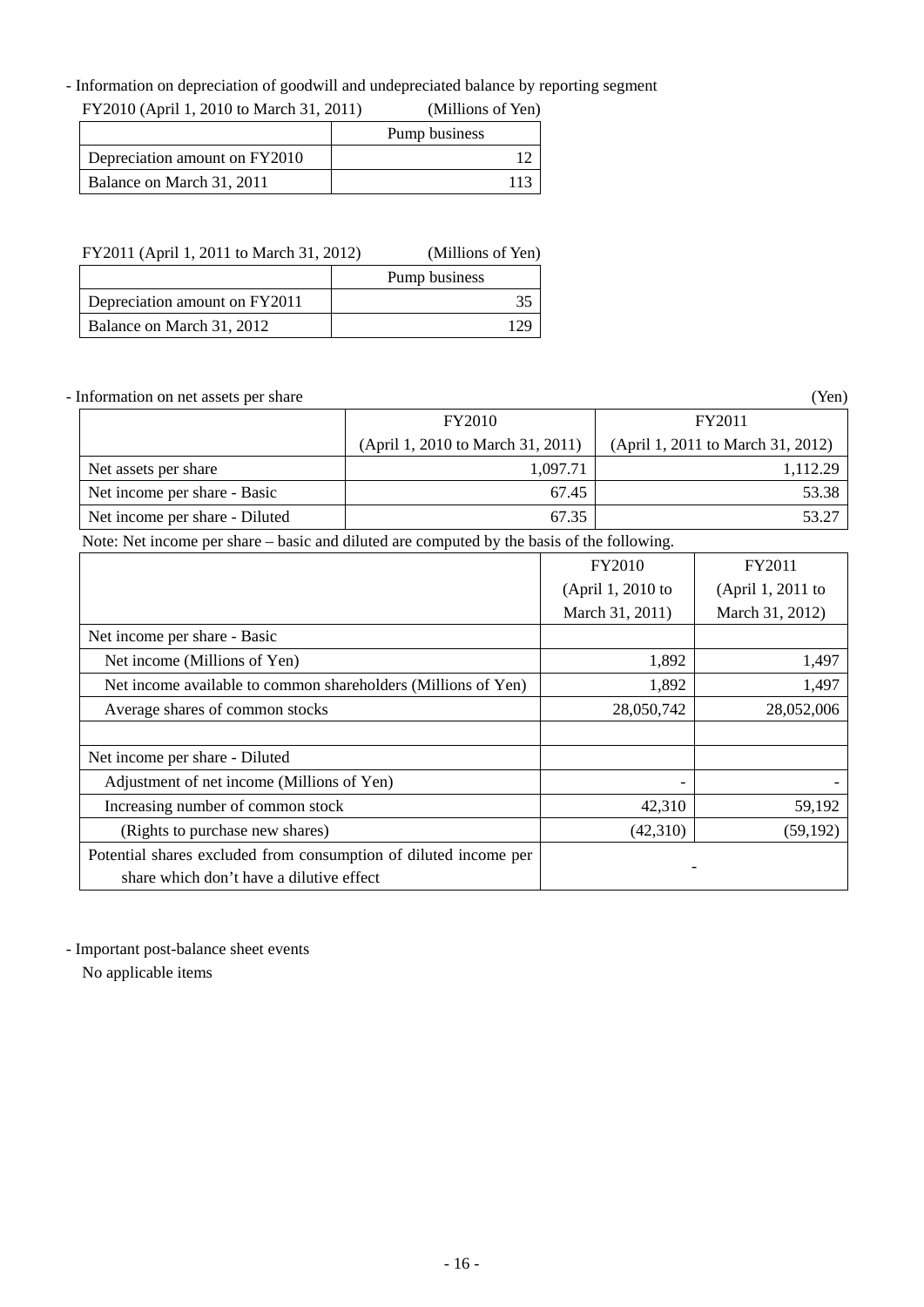## 3. Individual financial statements

(1) Balance sheets

|                                     |                  | (Millions of yen) |
|-------------------------------------|------------------|-------------------|
|                                     | FY 2010          | FY 2011           |
|                                     | (March 31, 2011) | (March 31, 2012)  |
| Assets                              |                  |                   |
| <b>Current</b> assets               |                  |                   |
| Cash and deposits                   | 7,189            | 6,773             |
| Notes receivable-trade              | 1,331            | 1,380             |
| Accounts receivable-trade           | 20,249           | 19,462            |
| Merchandise and finished goods      | 140              | 154               |
| Work in process                     | 5,686            | 5,623             |
| Raw materials and supplies          | 1,343            | 1,287             |
| Advance payments-trade              | 884              | 402               |
| Prepaid expenses                    | 183              | 152               |
| Deferred tax assets                 | 1,364            | 1,120             |
| Short-term loans receivable         | 751              | 599               |
| Accounts receivable-other           | 189              | 494               |
| Other                               | 148              | 64                |
| Allowance for doubtful accounts     | $-92$            | $-88$             |
| Total current assets                | 39,370           | 37,426            |
| Noncurrent assets                   |                  |                   |
| Property, plant and equipment       |                  |                   |
| <b>Buildings</b>                    | 6,291            | 6,928             |
| Accumulated depreciation            | $-4,129$         | $-4,291$          |
| Buildings, net                      | 2,162            | 2,637             |
| <b>Structures</b>                   | 1,178            | 1,187             |
| Accumulated depreciation            | $-833$           | $-871$            |
| Structures, net                     | 345              | 315               |
| Machinery and equipment             | 5,302            | 5,539             |
| Accumulated depreciation            | $-4,253$         | $-4,451$          |
| Machinery and equipment, net        | 1,049            | 1,088             |
| Vehicles                            | 110              | 111               |
| Accumulated depreciation            | $-98$            | $-104$            |
| Vehicles, net                       | 12               | 6                 |
| Tools, furniture and fixtures       | 1,944            | 2,045             |
| Accumulated depreciation            | $-1,785$         | $-1,822$          |
| Tools, furniture and fixtures, net  | 159              | 223               |
| Land                                | 1,475            | 1,473             |
| Lease assets                        | 418              | 657               |
| Accumulated depreciation            | $-145$           | $-267$            |
| Lease assets, net                   | 273              | 389               |
| Construction in progress            | 741              | 365               |
| Total property, plant and equipment | 6,220            | 6,499             |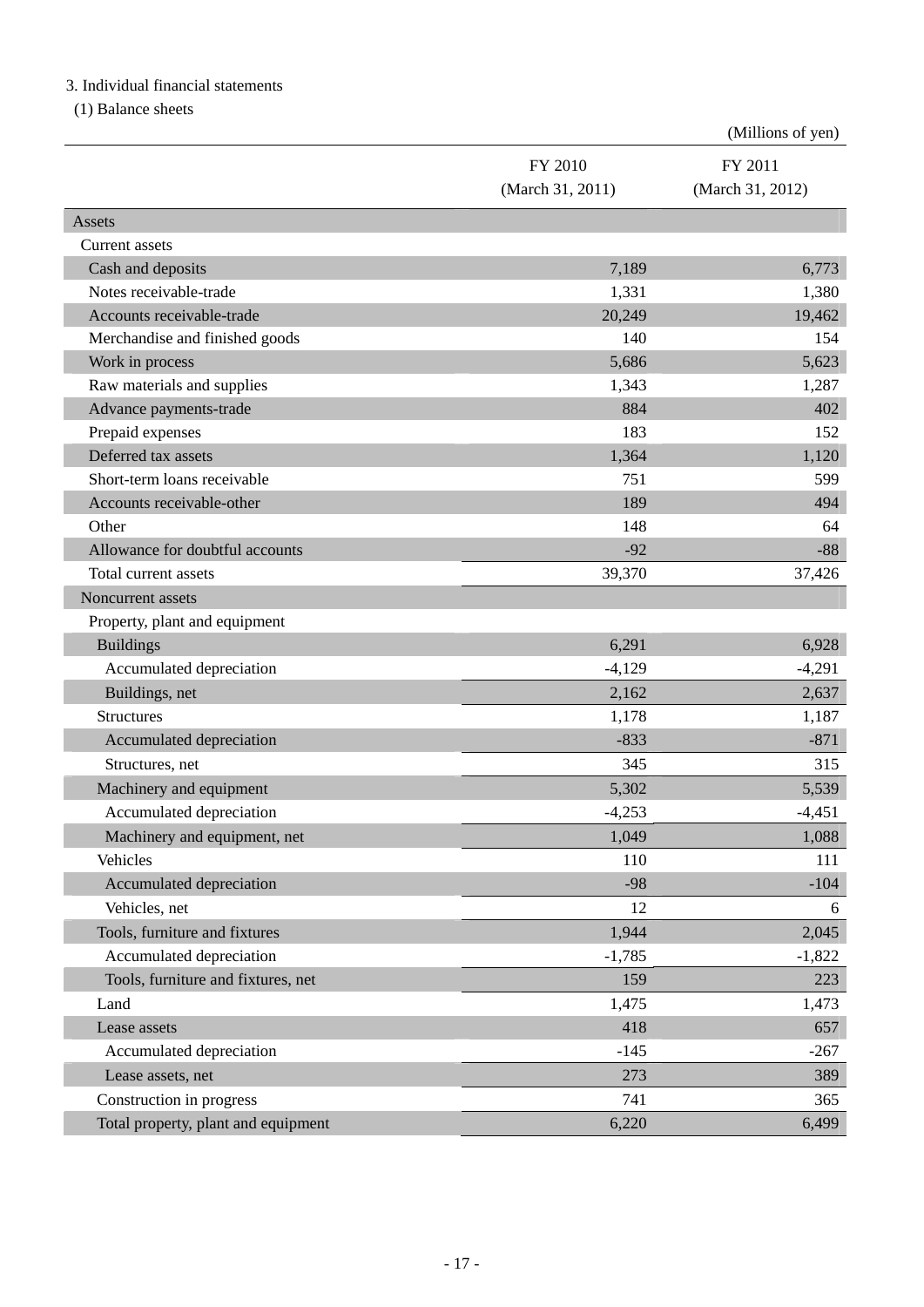|                                                                               |                  | (Millions of yen) |
|-------------------------------------------------------------------------------|------------------|-------------------|
|                                                                               | FY 2010          | FY 2011           |
|                                                                               | (March 31, 2011) | (March 31, 2012)  |
| Intangible assets                                                             |                  |                   |
| Software                                                                      | 72               | 96                |
| Other                                                                         | 35               | 217               |
| Total intangible assets                                                       | 108              | 314               |
| Investments and other assets                                                  |                  |                   |
| Investment securities                                                         | 7,488            | 6,394             |
| Stocks of subsidiaries and affiliates                                         | 1,745            | 1,284             |
| Investments in capital                                                        | 3                | 3                 |
| Investments in capital of subsidiaries and affiliates                         | 95               | 567               |
| Long-term loans receivable                                                    | 347              | 290               |
| Long-term loans receivable from employees                                     | 16               | 10                |
| Long-term loans receivable from subsidiaries and                              | 1,683            | 1,577             |
| affiliates                                                                    |                  |                   |
| Claims provable in bankruptcy, claims provable in<br>rehabilitation and other | 47               | 47                |
| Long-term prepaid expenses                                                    | 11               | 14                |
| Deferred tax assets                                                           | 905              | 927               |
| <b>Insurance funds</b>                                                        | 117              | 79                |
| Other                                                                         | 178              | 177               |
| Allowance for doubtful accounts                                               | $-691$           | $-835$            |
| Total investments and other assets                                            | 11,949           | 10,538            |
| Total noncurrent assets                                                       | 18,277           | 17,352            |
| Total assets                                                                  | 57,647           | 54,779            |
| Liabilities                                                                   |                  |                   |
| <b>Current liabilities</b>                                                    |                  |                   |
| Notes payable-trade                                                           | 1,618            | 652               |
| Accounts payable-trade                                                        | 8,437            | 9,008             |
| Short-term loans payable                                                      | 3,200            | 1,800             |
| Current portion of long-term loans payable                                    | 261              | 860               |
| Lease obligations                                                             | 94               | 137               |
| Accounts payable-other                                                        | 800              | 441               |
| Accrued expenses                                                              | 638              | 568               |
| Income taxes payable                                                          | 332              |                   |
| Advances received                                                             | 1,501            | 2,534             |
| Deposits received                                                             | 59               | 60                |
| Unearned revenue                                                              | 3                | 3                 |
| Provision for bonuses                                                         | 740              | 637               |
| Provision for product warranties                                              | 1,606            | 1,227             |
| Provision for loss on construction contracts                                  | 679              | 323               |
| Notes payable-facilities                                                      | 23               | 7                 |
| Other                                                                         | 24               | 521               |
| Total current liabilities                                                     | 20,019           | 18,784            |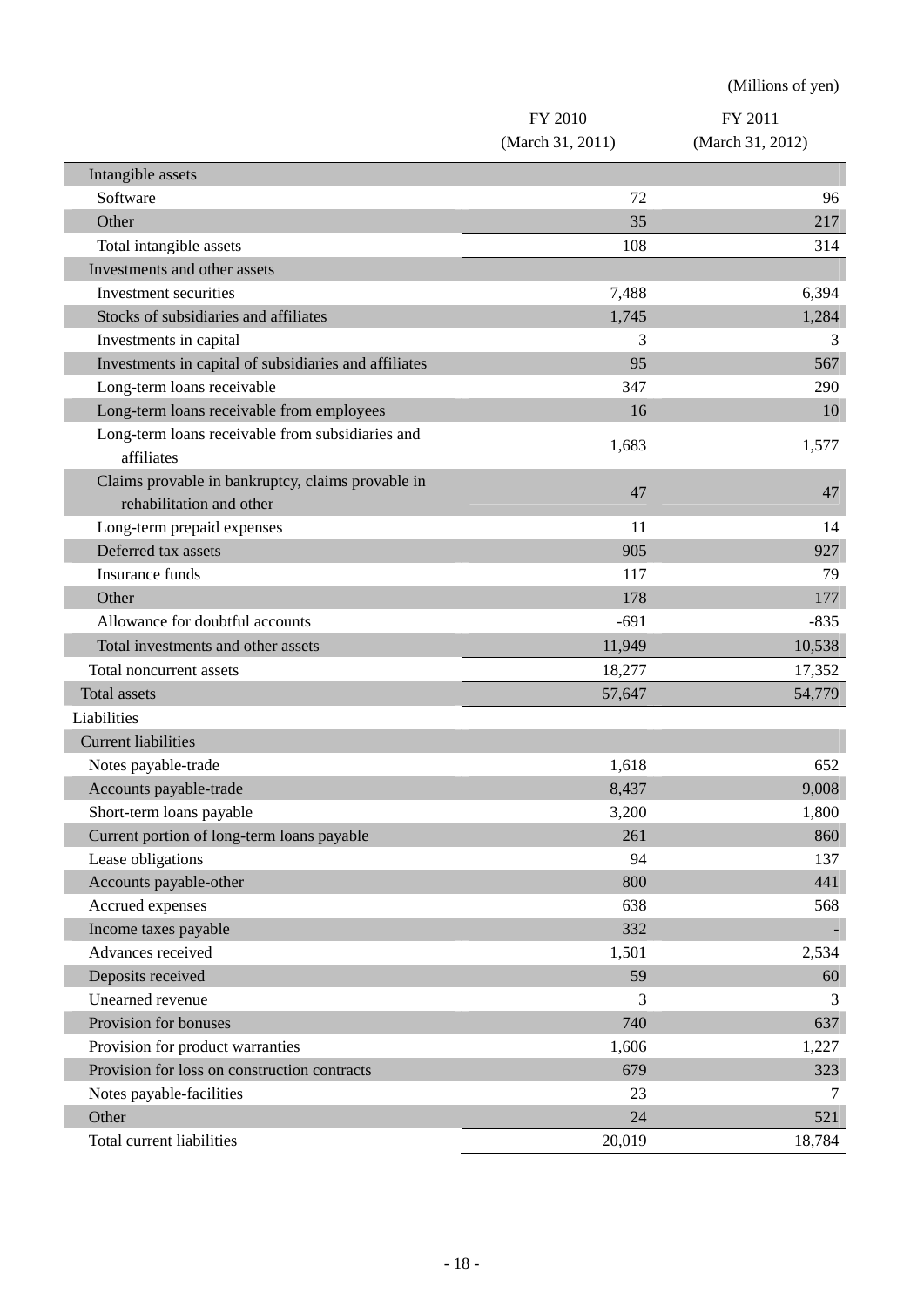|                                                       |                  | (Millions of yen) |
|-------------------------------------------------------|------------------|-------------------|
|                                                       | FY 2010          | FY 2011           |
|                                                       | (March 31, 2011) | (March 31, 2012)  |
| Noncurrent liabilities                                |                  |                   |
| Long-term loans payable                               | 5,366            | 4,500             |
| Lease obligations                                     | 192              | 271               |
| Provision for retirement benefits                     | 1,929            | 1,791             |
| Provision for loss on guarantees                      | 133              | 111               |
| Long-term accounts payable-other                      | 99               | 99                |
| <b>Total noncurrent liabilities</b>                   | 7,722            | 6,773             |
| <b>Total liabilities</b>                              | 27,741           | 25,557            |
| Net assets                                            |                  |                   |
| Shareholders' equity                                  |                  |                   |
| Capital stock                                         | 1,592            | 1,592             |
| Capital surplus                                       |                  |                   |
| Legal capital surplus                                 | 4,610            | 4,610             |
| Other capital surplus                                 | 3,193            | 3,193             |
| Total capital surpluses                               | 7,803            | 7,803             |
| Retained earnings                                     |                  |                   |
| Legal retained earnings                               | 398              | 398               |
| Other retained earnings                               |                  |                   |
| Reserve for advanced depreciation of noncurrent       | $\overline{4}$   | $\overline{4}$    |
| assets                                                |                  |                   |
| Reserve for dividend equalization                     | 1,400            | 1,400             |
| General reserve                                       | 11,470           | 11,470            |
| Retained earnings brought forward                     | 8,110            | 7,855             |
| Total retained earnings                               | 21,383           | 21,127            |
| Treasury stock                                        | $-972$           | $-972$            |
| Total shareholders' equity                            | 29,808           | 29,551            |
| Valuation and translation adjustments                 |                  |                   |
| Valuation difference on available-for-sale securities | $-36$            | $-145$            |
| Deferred gains or losses on hedges                    | 82               | $-264$            |
| Total valuation and translation adjustments           | 46               | $-410$            |
| Subscription rights to shares                         | 51               | 80                |
| Total net assets                                      | 29,905           | 29,222            |
| Total liabilities and net assets                      | 57,647           | 54,779            |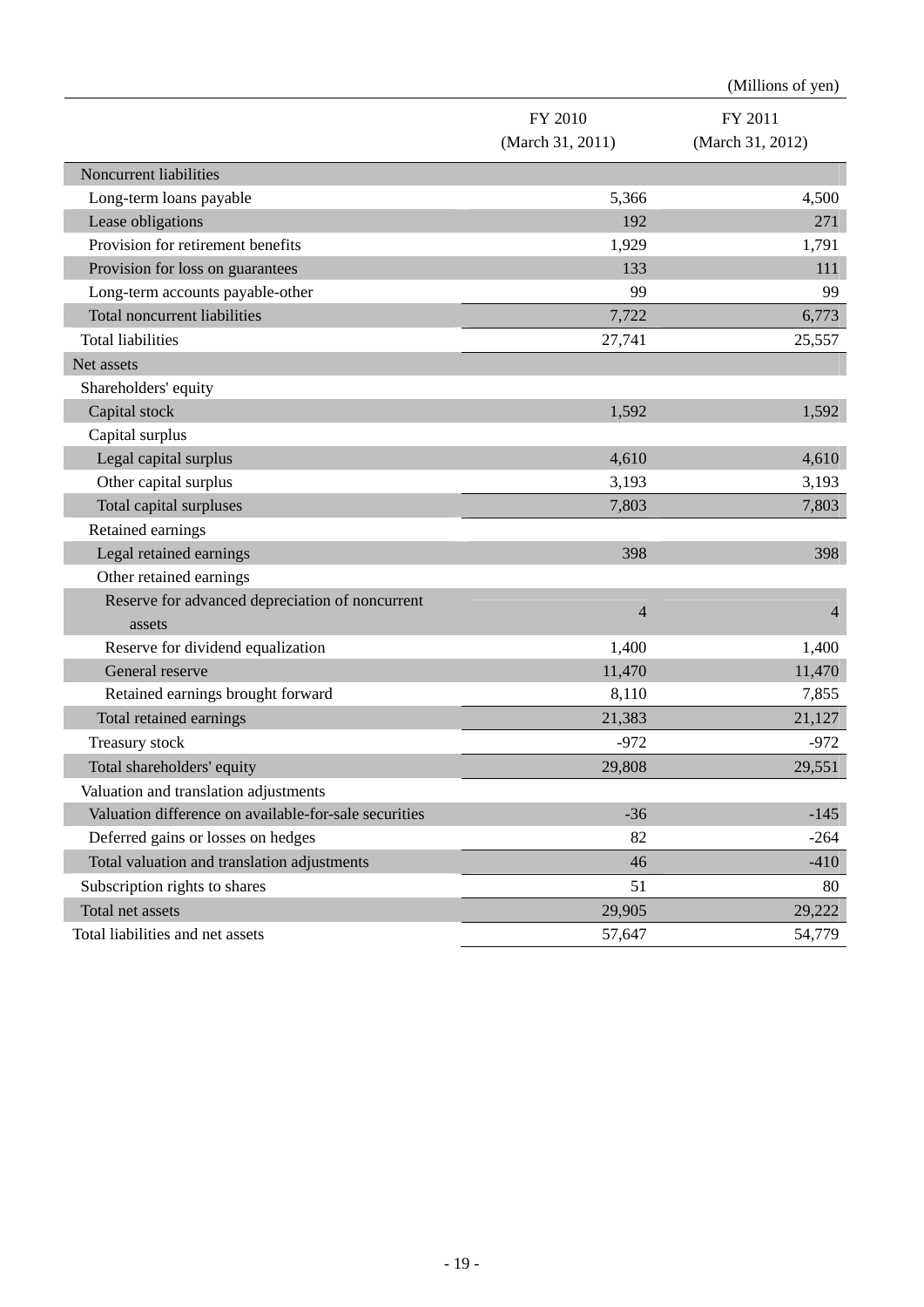|                                                                               |                                                      | (Millions of yen)                                    |
|-------------------------------------------------------------------------------|------------------------------------------------------|------------------------------------------------------|
|                                                                               | FY 2010<br>(April 1, 2010 through<br>March 31, 2011) | FY 2011<br>(April 1, 2011 through<br>March 31, 2012) |
| Net sales                                                                     | 43,666                                               | 37,695                                               |
| Cost of sales                                                                 |                                                      |                                                      |
| Beginning finished goods                                                      |                                                      |                                                      |
| Cost of products manufactured                                                 | 35,712                                               | 31,641                                               |
| Total                                                                         | 35,712                                               | 31,641                                               |
| Ending finished goods                                                         |                                                      |                                                      |
| Total cost of sales                                                           | 35,712                                               | 31,641                                               |
| Gross profit                                                                  | 7,954                                                | 6,053                                                |
| Selling, general and administrative expenses                                  | 5,333                                                | 5,176                                                |
| Operating income                                                              | 2,620                                                | 877                                                  |
| Non-operating income                                                          |                                                      |                                                      |
| Interest income                                                               | 171                                                  | 120                                                  |
| Dividends income                                                              | 194                                                  | 148                                                  |
| Foreign exchange gains                                                        | 432                                                  | 341                                                  |
| Rent income                                                                   | 85                                                   | 86                                                   |
| Other                                                                         | 138                                                  | 73                                                   |
| Total non-operating income                                                    | 1,022                                                | 769                                                  |
| Non-operating expenses                                                        |                                                      |                                                      |
| Interest expenses                                                             | 82                                                   | 70                                                   |
| Loss on retirement of noncurrent assets                                       | 55                                                   | 9                                                    |
| Provision of allowance for doubtful accounts                                  | 64                                                   |                                                      |
| Other                                                                         | 94                                                   | 51                                                   |
| Total non-operating expenses                                                  | 297                                                  | 131                                                  |
| Ordinary income                                                               | 3,345                                                | 1,515                                                |
| <b>Extraordinary income</b>                                                   |                                                      |                                                      |
| Gain on sales of investment securities                                        |                                                      | 63                                                   |
| Reversal of allowance for doubtful accounts                                   | 168                                                  |                                                      |
| Total extraordinary income                                                    | 168                                                  | 63                                                   |
| <b>Extraordinary loss</b>                                                     |                                                      |                                                      |
| Loss on sales of investment securities                                        | 19                                                   |                                                      |
| Loss on valuation of investment securities                                    | 565                                                  | 556                                                  |
| Provision of allowance for doubtful accounts                                  |                                                      | 131                                                  |
| Loss on valuation of investments in capital of subsidiaries<br>and affiliates | 124                                                  |                                                      |
| <b>Impairment</b> loss                                                        |                                                      | 1                                                    |
| Total extraordinary losses                                                    | 710                                                  | 689                                                  |
| Income before income taxes                                                    | 2,803                                                | 888                                                  |
| Income taxes-current                                                          | 1,161                                                | 143                                                  |
| Income taxes-deferred                                                         | 108                                                  | 496                                                  |
| Total income taxes                                                            | 1,269                                                | 639                                                  |
| Total income taxes                                                            | 1,533                                                | 248                                                  |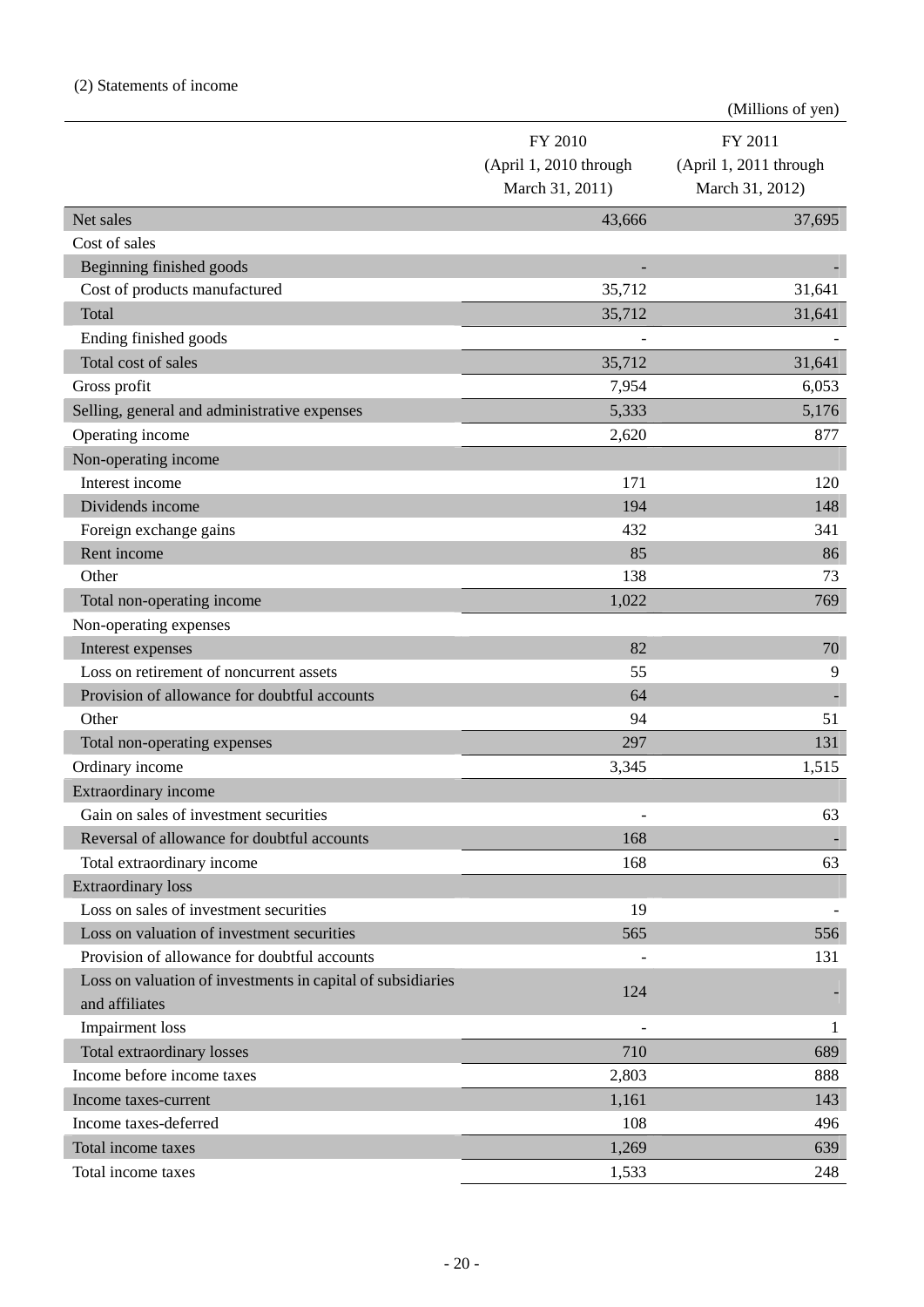## (3) Statements of changes in net assets

|                                                  |                        | (Millions of yen)      |
|--------------------------------------------------|------------------------|------------------------|
|                                                  | FY 2010                | FY 2011                |
|                                                  | (April 1, 2010 through | (April 1, 2011 through |
|                                                  | March 31, 2011)        | March 31, 2012)        |
| Shareholders' equity                             |                        |                        |
| Capital stock                                    |                        |                        |
| Balance at the end of previous period            | 1,592                  | 1,592                  |
| Changes of items during the period               |                        |                        |
| Total changes of items during the period         |                        |                        |
| Balance at the end of current period             | 1,592                  | 1,592                  |
| Capital surplus                                  |                        |                        |
| Legal capital surplus                            |                        |                        |
| Balance at the end of previous period            | 4,610                  | 4,610                  |
| Changes of items during the period               |                        |                        |
| Total changes of items during the period         |                        |                        |
| Balance at the end of current period             | 4,610                  | 4,610                  |
| Other capital surplus                            |                        |                        |
| Balance at the end of previous period            | 3,185                  | 3,193                  |
| Changes of items during the period               |                        |                        |
| Disposal of treasury stock                       | 8                      |                        |
| Total changes of items during the period         | 8                      |                        |
| Balance at the end of current period             | 3,193                  | 3,193                  |
| Total capital surplus                            |                        |                        |
| Balance at the end of previous period            | 7,795                  | 7,803                  |
| Changes of items during the period               |                        |                        |
| Disposal of treasury stock                       | 8                      |                        |
| Total changes of items during the period         | 8                      |                        |
| Balance at the end of current period             | 7,803                  | 7,803                  |
| <b>Retained earnings</b>                         |                        |                        |
| Legal retained earnings                          |                        |                        |
| Balance at the end of previous period            | 398                    | 398                    |
| Changes of items during the period               |                        |                        |
| Total changes of items during the period         |                        |                        |
| Balance at the end of current period             | 398                    | 398                    |
| Other retained earnings                          |                        |                        |
| Reserve for advanced depreciation of noncurrent  |                        |                        |
| assets                                           |                        |                        |
| Balance at the end of previous period            | 5                      | $\overline{4}$         |
| Changes of items during the period               |                        |                        |
| Reversal of reserve for advanced depreciation of |                        |                        |
| noncurrent assets                                | $-0$                   | $-0$                   |
| Total changes of items during the period         | $-0$                   | $-0$                   |
| Balance at the end of current period             | $\overline{4}$         | $\overline{4}$         |
| Reserve for dividend equalization                |                        |                        |
| Balance at the end of previous period            | 1,400                  | 1,400                  |
| Changes of items during the period               |                        |                        |
| Total changes of items during the period         |                        |                        |
| Balance at the end of current period             | 1,400                  | 1,400                  |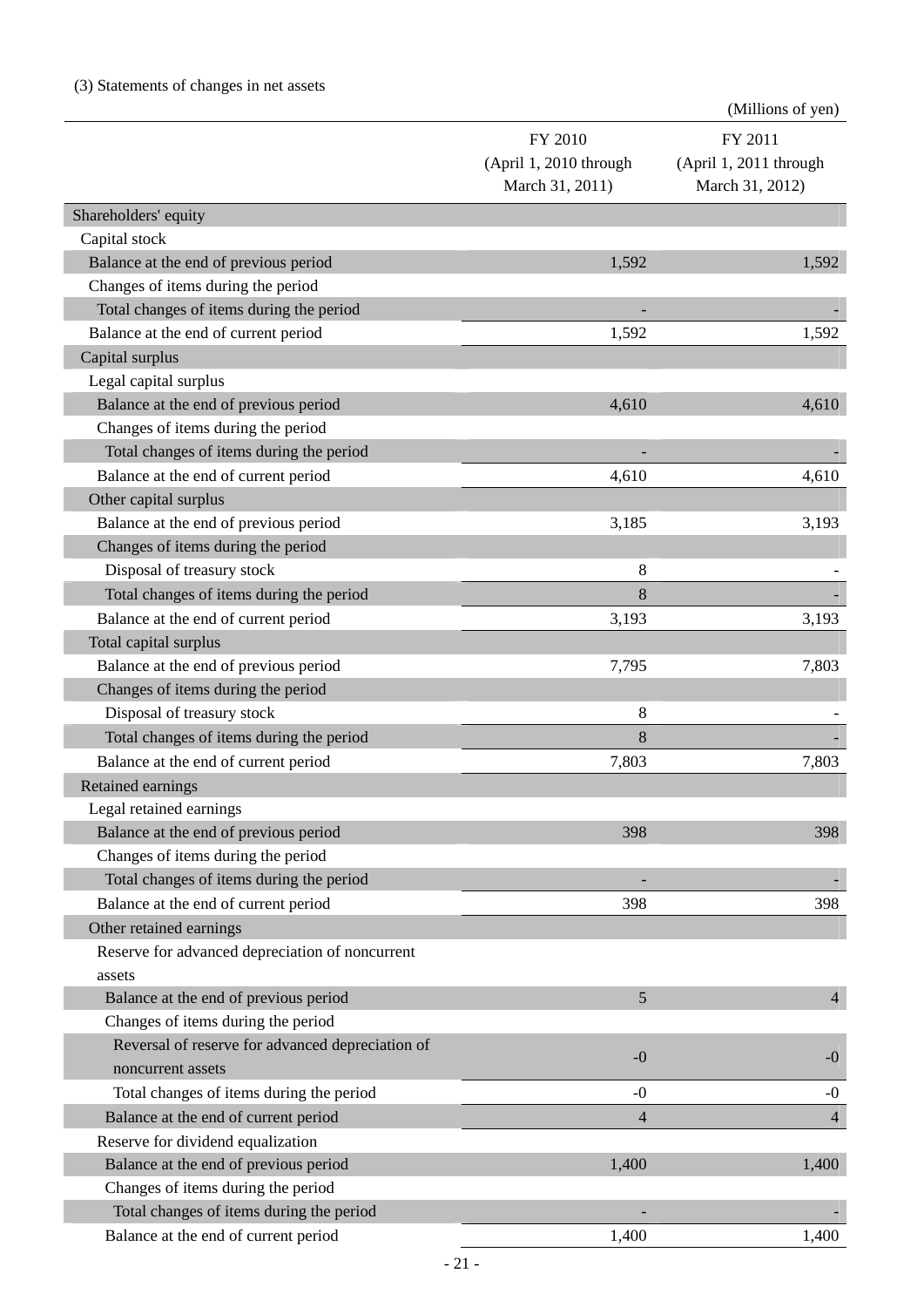|                                                  |                        | (Millions of yen)      |
|--------------------------------------------------|------------------------|------------------------|
|                                                  | FY 2010                | FY 2011                |
|                                                  | (April 1, 2010 through | (April 1, 2011 through |
|                                                  | March 31, 2011)        | March 31, 2012)        |
| General reserve                                  |                        |                        |
| Balance at the end of previous period            | 11,470                 | 11,470                 |
| Changes of items during the period               |                        |                        |
| Total changes of items during the period         |                        |                        |
| Balance at the end of current period             | 11,470                 | 11,470                 |
| Retained earnings brought forward                |                        |                        |
| Balance at the end of previous period            | 7,137                  | 8,110                  |
| Changes of items during the period               |                        |                        |
| Reversal of reserve for advanced depreciation of |                        |                        |
| noncurrent assets                                | $\boldsymbol{0}$       | $\overline{0}$         |
| Dividends from surplus                           | $-560$                 | $-504$                 |
| Net income                                       | 1,533                  | 248                    |
| Total changes of items during the period         | 973                    | $-255$                 |
| Balance at the end of current period             | 8,110                  | 7,855                  |
| Total retained earnings                          |                        |                        |
| Balance at the end of previous period            | 20,411                 | 21,383                 |
| Changes of items during the period               |                        |                        |
| Reversal of reserve for advanced depreciation of |                        |                        |
| noncurrent assets                                |                        |                        |
| Dividends from surplus                           | $-560$                 | $-504$                 |
| Net income                                       | 1,533                  | 248                    |
| Total changes of items during the period         | 972                    | $-256$                 |
| Balance at the end of current period             | 21,383                 | 21,127                 |
| Treasury stock                                   |                        |                        |
| Balance at the end of previous period            | $-975$                 | $-972$                 |
| Changes of items during the period               |                        |                        |
| Purchase of treasury stock                       | $-1$                   | $-0$                   |
| Disposal of treasury stock                       | $\overline{4}$         |                        |
| Total changes of items during the period         | $\overline{2}$         | $-0$                   |
| Balance at the end of current period             | $-972$                 | $-972$                 |
| Total shareholders' equity                       |                        |                        |
| Balance at the end of previous period            | 28,824                 | 29,808                 |
| Changes of items during the period               |                        |                        |
| Dividends from surplus                           | $-560$                 | $-504$                 |
| Net income                                       | 1,533                  | 248                    |
| Purchase of treasury stock                       | $-1$                   | $-0$                   |
| Disposal of treasury stock                       | 12                     |                        |
| Total changes of items during the period         | 983                    | $-256$                 |
| Balance at the end of current period             | 29,808                 | 29,551                 |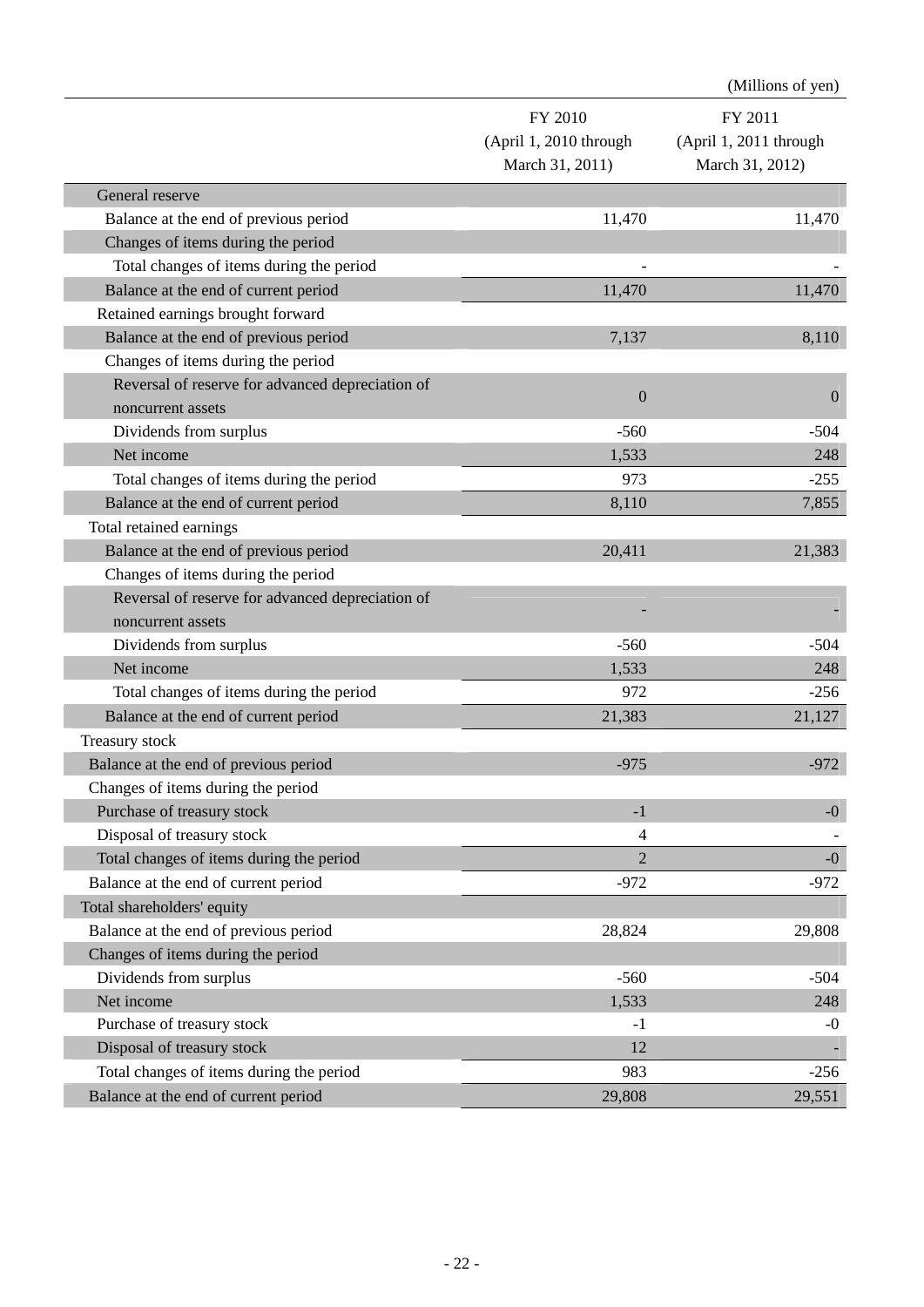|                                                       |                                                      | (Millions of yen)                                    |
|-------------------------------------------------------|------------------------------------------------------|------------------------------------------------------|
|                                                       | FY 2010<br>(April 1, 2010 through<br>March 31, 2011) | FY 2011<br>(April 1, 2011 through<br>March 31, 2012) |
| Valuation and translation adjustments                 |                                                      |                                                      |
| Valuation difference on available-for-sale securities |                                                      |                                                      |
| Balance at the end of previous period                 | 1,521                                                | $-36$                                                |
| Changes of items during the period                    |                                                      |                                                      |
| Net changes of items other than shareholders' equity  | $-1,557$                                             | $-108$                                               |
| Total changes of items during the period              | $-1,557$                                             | $-108$                                               |
| Balance at the end of current period                  | $-36$                                                | $-145$                                               |
| Deferred gains or losses on hedges                    |                                                      |                                                      |
| Balance at the end of previous period                 | $-5$                                                 | 82                                                   |
| Changes of items during the period                    |                                                      |                                                      |
| Net changes of items other than shareholders' equity  | 87                                                   | $-347$                                               |
| Total changes of items during the period              | 87                                                   | $-347$                                               |
| Balance at the end of current period                  | 82                                                   | $-264$                                               |
| Total valuation and translation adjustments           |                                                      |                                                      |
| Balance at the end of previous period                 | 1,515                                                | 46                                                   |
| Changes of items during the period                    |                                                      |                                                      |
| Net changes of items other than shareholders' equity  | $-1,469$                                             | $-456$                                               |
| Total changes of items during the period              | $-1,469$                                             | $-456$                                               |
| Balance at the end of current period                  | 46                                                   | $-410$                                               |
| Subscription rights to shares                         |                                                      |                                                      |
| Balance at the end of previous period                 | 37                                                   | 51                                                   |
| Changes of items during the period                    |                                                      |                                                      |
| Net changes of items other than shareholders' equity  | 14                                                   | 28                                                   |
| Total changes of items during the period              | 14                                                   | 28                                                   |
| Balance at the end of current period                  | 51                                                   | 80                                                   |
| Total net assets                                      |                                                      |                                                      |
| Balance at the end of previous period                 | 30,377                                               | 29,905                                               |
| Changes of items during the period                    |                                                      |                                                      |
| Dividends from surplus                                | $-560$                                               | $-504$                                               |
| Net income                                            | 1,533                                                | 248                                                  |
| Purchase of treasury stock                            | $-1$                                                 | $-0$                                                 |
| Disposal of treasury stock                            | 12                                                   |                                                      |
| Net changes of items other than shareholders' equity  | $-1,455$                                             | $-427$                                               |
| Total changes of items during the period              | $-471$                                               | $-683$                                               |
| Balance at the end of current period                  | 29,905                                               | 29,222                                               |

(4) Note for going concern

No applicable items